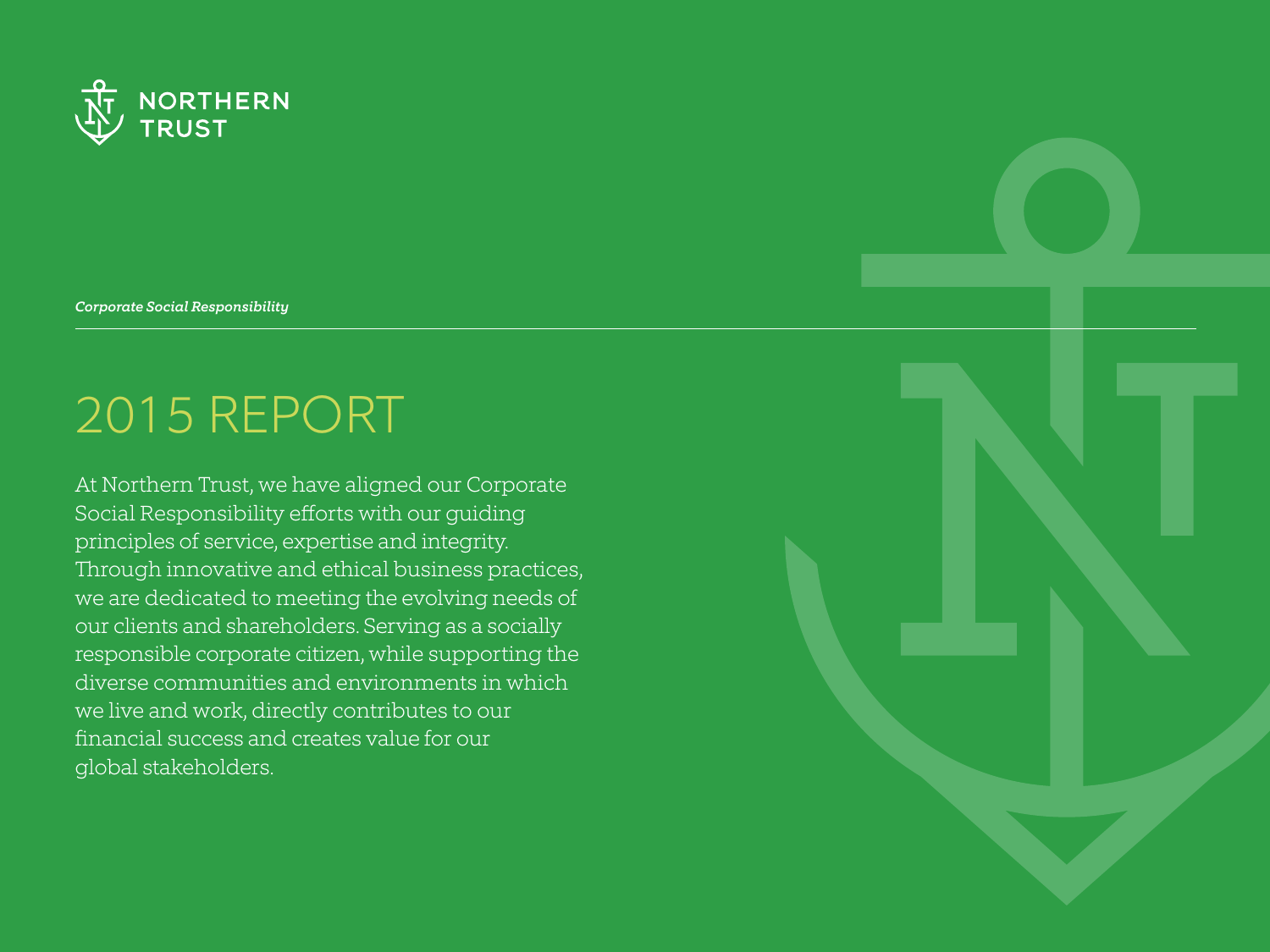*"Our approach to Corporate Social Responsibility at Northern Trust is one of continuous improvement and global assessment of our initiatives and their impact."*

FREDERICK H. WADDELL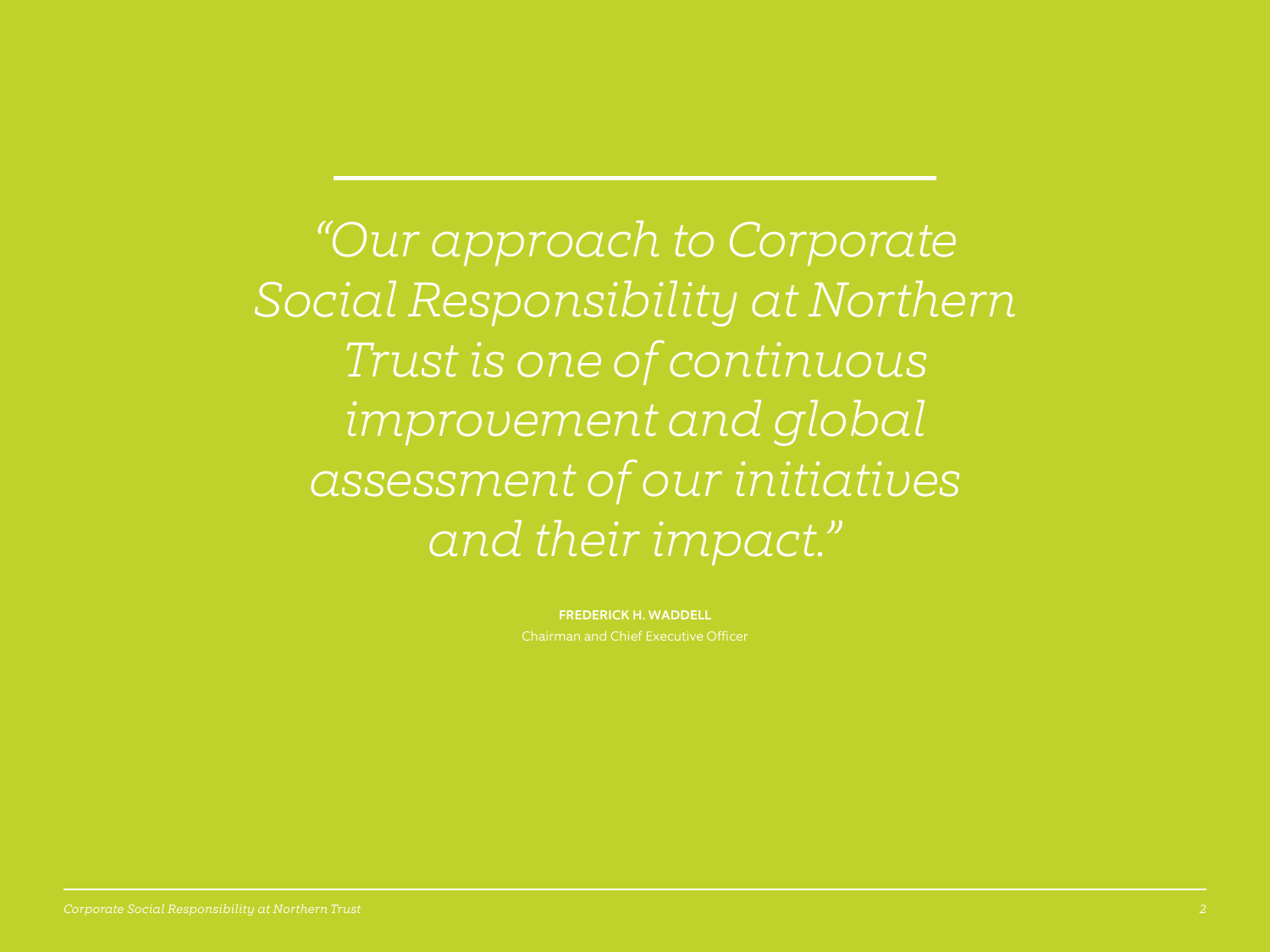



We align our Corporate Social Responsibility (CSR) efforts with our guiding principles of service, expertise and integrity. We have made great progress and continue to work toward creating long-term sustainable value for our clients, our communities, our colleagues and other key stakeholders.

As the global landscape continues to change and grow in complexity, our strategic approach has evolved to further support our key CSR priorities of ethical business practices, sustainable products and services, increased employee engagement, commitment to diversity and inclusion and supporting the communities in which we live and work.

For the second year in a row, the Ethisphere Institute named Northern Trust one of the world's most ethical companies, recognition that is indicative of our 126-year culture of best-in-class business practices. We know the success of these priorities is linked to the growth of our business for years to come and we will continue to challenge ourselves to achieve greater on behalf of all of our stakeholders. Thank you for your interest in the Northern Trust CSR journey.

*Head of Corporate Social Responsibility and Global Diversity & Inclusion*

#### **Connie L. Lindsey Frederick H. Waddell**

*Executive Vice President Chairman and Chief Executive Officer* 

#### *Corporate Social Responsibility at Northern Trust 3*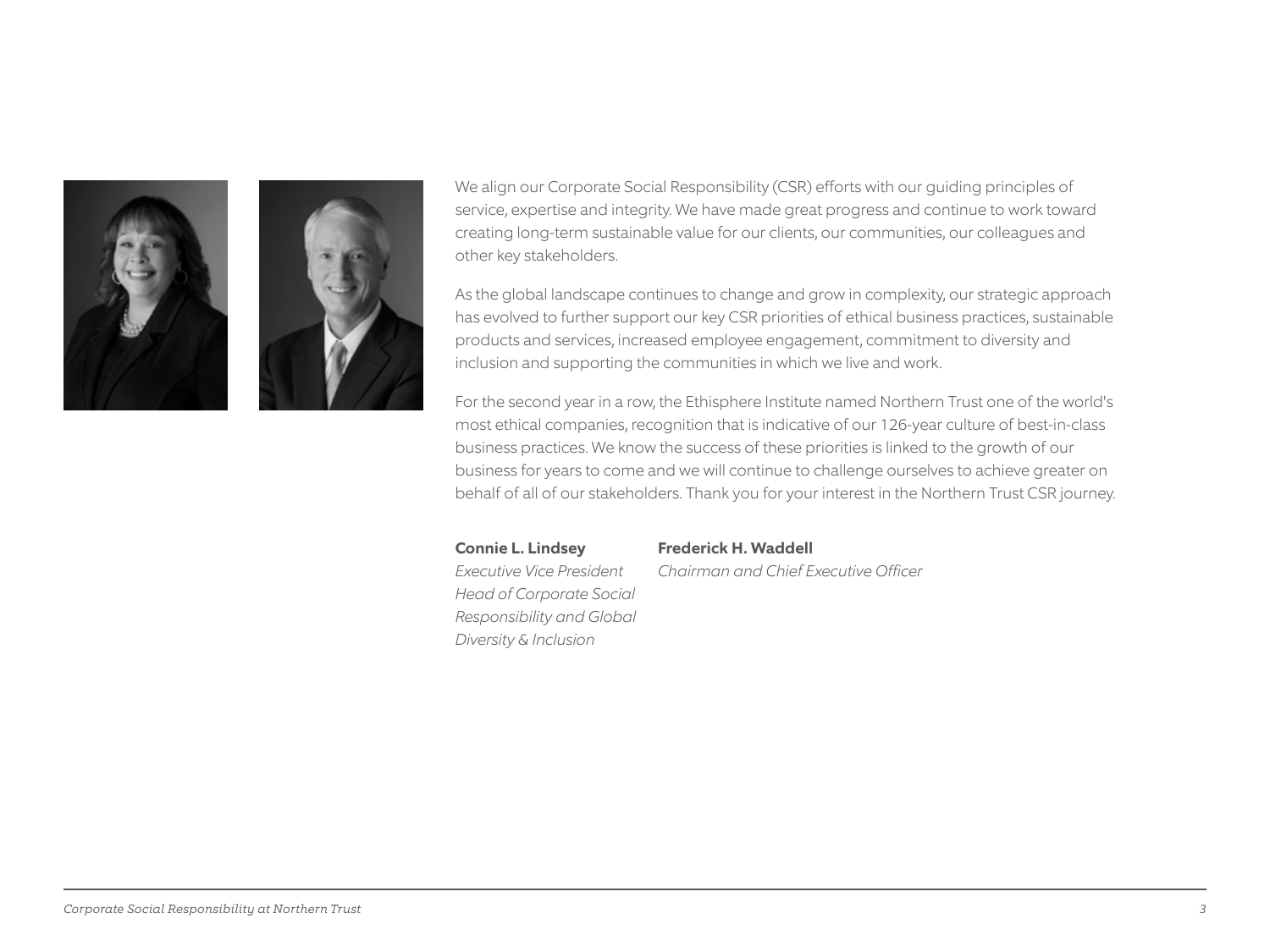# INDEPENDENT ACCOUNTANTS' REVIEW REPORT

#### $\overline{\mathbf{B}}$ **INDEPENDENT ACCOUNTANTS' REPORT**



200 E. Randolph Street Chicago, IL 60601-6436 KPMG LLP Aon Center, Suite 5500

The Board of Directors Northern Trust Corporation:

We have reviewed management's assertion that the accompanying 2015 Corporate Social Responsibility Annual Report of Northern Trust Corporation (the Company) for the year ended December 31, 2015 (the Corporate Social Responsibility Report) includes the required elements of the Global Reporting Initiative G4 Sustainability Reporting Framework under its 'in accordance' Core option.

 $\overline{S}$ inquiries of persons responsible for the corporate social responsibility information. A review is substantially less Responsibility Report. Accordingly, we do not express such an opinion. Annual Report of Northern Trust Corporation (the Company) for the year ended December 31, 2015 (the  $\mathcal{L}(\mathcal{L}_{\text{c}})$  as the according that the accompanying 2015 Corporate Social Responsibility 2015 Corporate Social Responsibility 2015 Corporate Social Responsibility 2015 Corporate Social Responsibility 2015 Corporat of Certified Public Accountants. A review consists principally of applying analytical procedures and making in scope than an examination, the objective of which is the expression of an opinion on the Corporate Social Our review was conducted in accordance with attestation standards established by the American Institute

The preparation of the Corporate Social Responsibility Report requires management to interpret the criteria, make determinations as to the relevancy of information to be included, and make estimates and assumptions that affect reported information. The selection of different but acceptable measurement techniques can result in materially different but acceptable measurements. Different entities may make different but acceptable inquiries of persons responsible for the corporate social responsibility information. A review is substantially less interpretations and determinations. The Corporate Social Responsibility Report includes information regarding the presidence and accommodation. The selection of protein and proteining in performation of exents in an opinion. The selection of expression of exents that have occurred or are expected to occur, commitments, and uncertainties. Actual results in the future may differ materially from management's present assessment of this information because events and circumstances The preparation of the Corporate Social Responsibility Report requires management to interpret the criteria, the Company's corporate sustainability initiatives and targets, the estimated future impact of events that have materially from management's present assessment of this information because events and circumstances<br>frequently do not occur as expected.

Based on our review, nothing came to our attention that caused us to believe that management's assertion the Company's corporate sustainability initiatives and targets, the estimated future impact of events that have referred to above is not fairly stated, in all material respects, based on the Global Reporting Initiative G4 Sustainability Reporting Framework.

KPMG LLP

Chicago, Illinois January 31, 2017

KPMG LLP is a Delaware limited liability partnership and the U.S. member firm of the KPMG network of independent member firms affiliated with KPMG International Cooperative ("KPMG International"), a Swiss entity.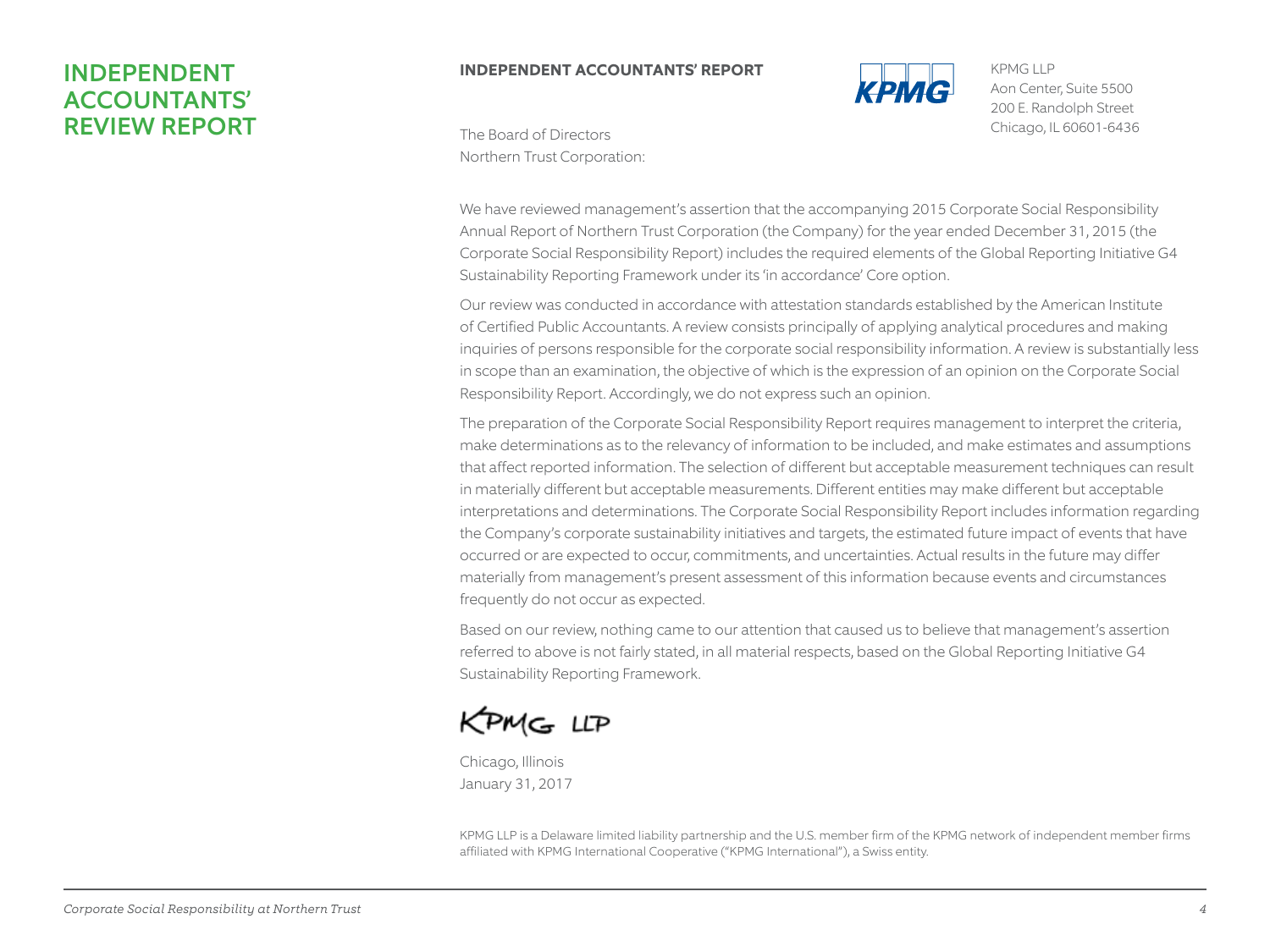# BASIS FOR REPORT

# REPORT CONTENT

This report was created in response to interactions with key stakeholder groups. Each stakeholder group is expected to use this report to gauge our progress in responding to the socio-economic issues raised over the past year.

# PERIOD, SCOPE AND BOUNDARY

This report is based on information obtained, created and compiled for fiscal year January 1, 2015 to December 31, 2015. It is our eighth annual CSR publication. The boundary of this report includes 100% of our leased and owned offices and 100% of our workforce in all domestic and global regions in which we operate. We are only reporting on aggregated data from wholly owned subsidiaries. No joint ventures or other entities are included unless otherwise noted. There are no restatements from prior years and no significant changes in size, structure, supply chain or ownership from previous reporting periods.

# REPORTING FRAMEWORK

This is our fifth year using the Global Reporting Initiative's (GRI) framework. This is our second report using G4, the GRI's fourth generation of guidelines for sustainability reporting. Under these guidelines, we have chosen to report "in accordance" with the core guidelines. Our G4 Index can be found at www.northerntrust.com/csr

# MATERIAL ASPECTS

Our 2014 Corporate Social Responsibility Annual Report outlined the non-financial aspects of most significance that our key stakeholders identified. This report and its index provide details related to the following material aspects:

**Partners** – global talent management, partner diversity and inclusion

**Governance and Ethics** - ethical conduct, transparency and reporting, data privacy and protection

**Products and Services** – shifting client demographics, Environmental Social and Governance (ESG) Investing

**Community** -corporate philanthropy and sponsorships and the Community Reinvestment Act

### EXTERNAL ASSURANCE

Questions related to this report can be sent to CSRatNT@ntrs.com.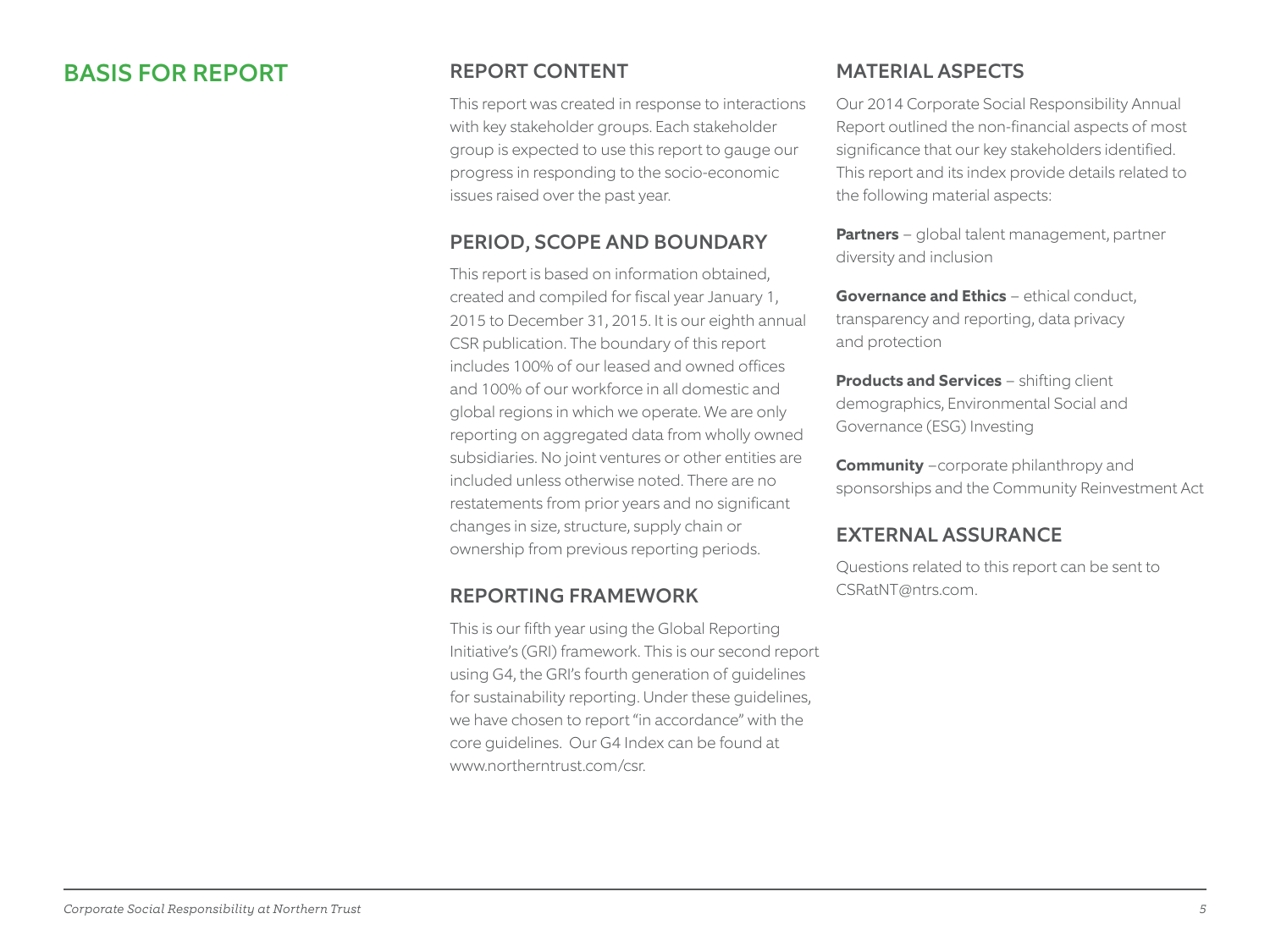# TABLE OF CONTENTS

| Letter from Connie L. Lindsey and Frederick H. Waddell | 3              |
|--------------------------------------------------------|----------------|
| INDEPENDENT ACCOUNTANTS' REVIEW REPORT                 | $\overline{4}$ |
| <b>BASIS FOR REPORT</b>                                | 5              |
| <b>TABLE OF CONTENTS</b>                               | 6              |
| Corporate Social Responsibility at Northern Trust      | 7              |
| Northern Trust Highlights                              | 8              |
| SELECTED HONORS AND MEMBERSHIPS                        | 9              |
| Honors                                                 | 9              |
| Memberships                                            | 9              |
| <b>SERVICE</b>                                         | 10             |
| <b>Community Impact Strategy</b>                       | 10             |
| <b>Partner Contributions</b>                           | 11             |
| Community Investments                                  | 11             |
| <b>EXPERTISE</b>                                       | 13             |
| <b>ESG Practice</b>                                    | 13             |
| <b>INTEGRITY</b>                                       | 14             |
| Corporate Social Responsibility Committee              | 14             |
| Corporate Social Responsibility Governance             | 14             |
| Executive Corporate Social Responsibility Council      | 14             |
| Ethics                                                 | 14             |
| Stakeholder Engagement                                 | 15             |
| Global Procurement                                     | 15             |
| <b>Supplier Diversity</b>                              | 16             |
| ENVIRONMENTAL SUSTAINABILITY                           | 17             |
| <b>ESG Regulations and Governance</b>                  | 17             |
| <b>Internal Divisions</b>                              | 17             |
| Corporate Services Group and Environmental Policies    | 17             |
| <b>Enterprise Enablement</b>                           | 18             |
| Partners Think Green                                   | 18             |
| NGOs and Advocacy Groups                               | 18             |
| <b>Local Communities</b>                               | 18             |
| <b>CULTURE</b>                                         | 19             |
| Human Rights and Workforce Principles                  | 19             |
| Talent Recruitment and Retention                       | 19             |
| <b>Business Resource Councils</b>                      | 23             |
|                                                        |                |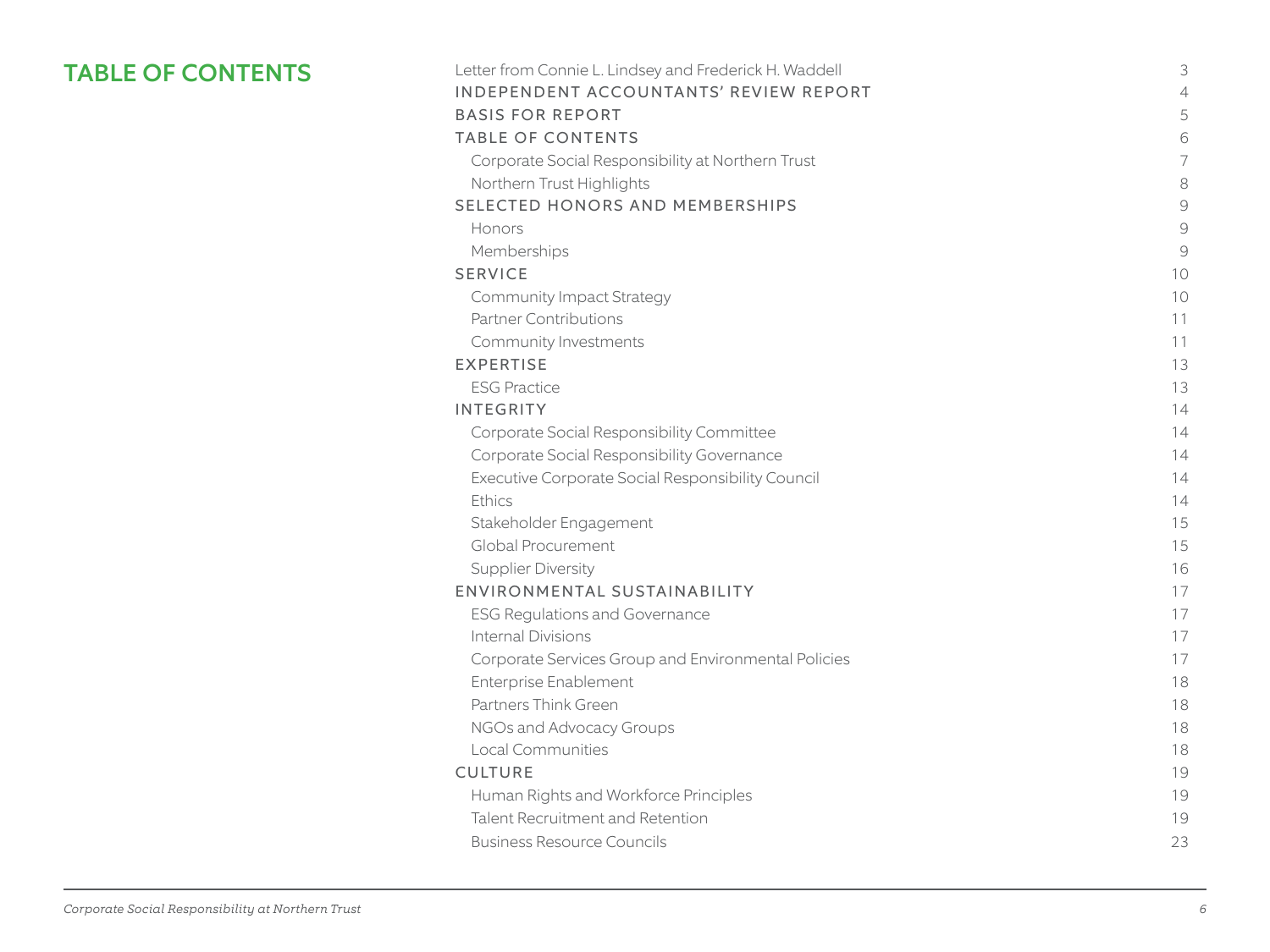*Northern Trust's guiding principles of service, expertise and integrity have always been at the heart of our business. Together they guide our Corporate Social Responsibility strategy, through which we develop and execute innovative, sustainable and ethical business practices, build on our role as a socially responsible corporate citizen and support our diverse communities. Committing to our corporate and social responsibilities creates value for our global stakeholders.*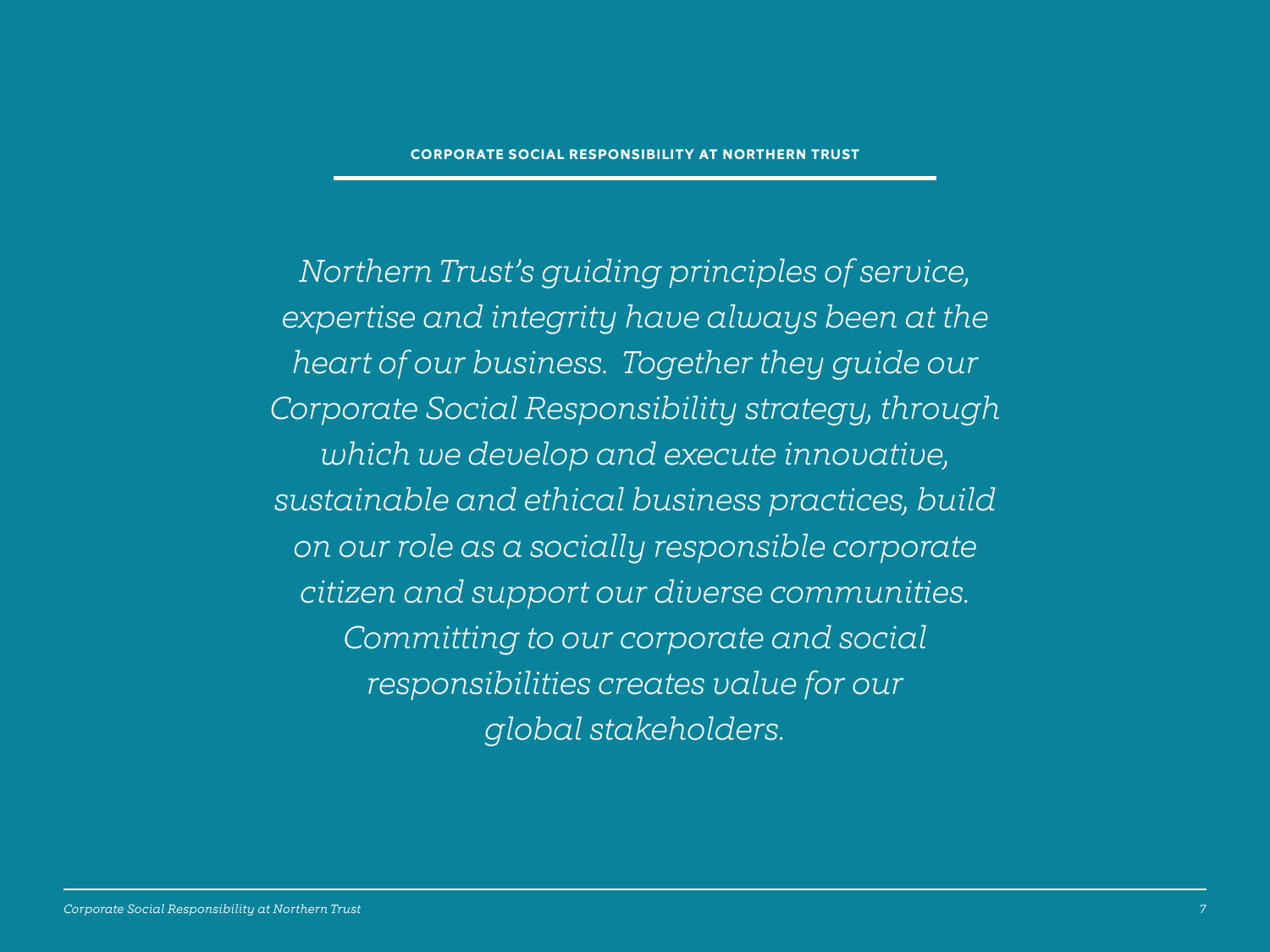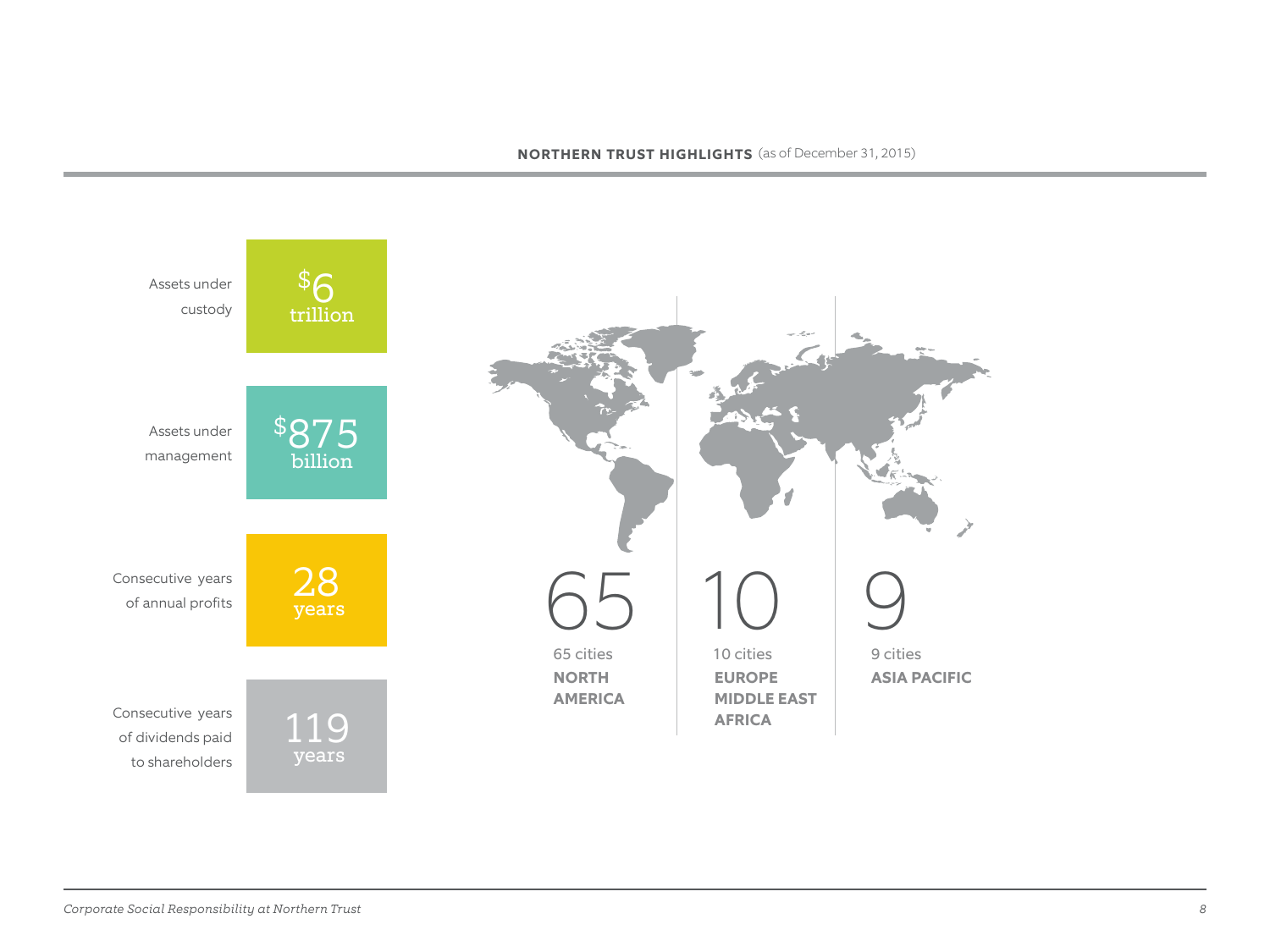# SELECTED HONORS AND MEMBERSHIPS

### **HONORS**

- **World's Most Admired Companies** Fortune Magazine, 2015 – Ninth Consecutive Year
- **A World's Most Ethical Company** Ethisphere Institute, 2015 – Second Consecutive Year
- **World's Best Private Bank The United States** Global Finance, 2015
- **Best Banks in America** Forbes, 2015

# MEMBERSHIPS

1. United Nations Environmental Programme – Finance Initiative (UNEPFI)

UNEPFI is a global partnership between UNEP and the financial sector. Over 200 institutions, including banks, insurers and fund managers, work with UNEP to understand the impacts of environmental and social considerations on financial performance.

#### 2. Boston College Center for Corporate Citizenship (BCCCC)

Based in the Carroll School of Management, the Boston College Center for Corporate Citizenship was founded in 1985, inspired by an early recognition that community expectations of companies were changing. The BCCCC combines the most valuable aspects of a professional community and the resources of a leading academic institution for members.

#### 3. United Nations Principles for Responsible Investing (PRI)

The United Nations-supported Principles for Responsible Investment (PRI) initiative is an international network of investors working together to put the six Principles for Responsible Investment into practice. Its goal is to understand the implications of sustainability for investors and support signatories to incorporate these issues into their investment decision-making and ownership practices.

4. Banking Environment Initiative – Cambridge University Institute for Sustainability Leadership The chief executives of some of the world's largest banks created the Banking Environment Initiative (BEI) in 2010. Its mission is to lead the banking industry in collectively directing capital towards environmentally and socially sustainable economic development.

#### 5. FTSE4GOOD Global Index

(for 2015; Ninth Consecutive Year) The FTSE4Good Index Series is designed to measure the performance of companies demonstrating strong Environmental, Social and Governance (ESG) practices. Transparent management and clearly defined ESG criteria make FTSE4Good indexes suitable tools to be used by market participants when creating or assessing sustainable investment products.

6. Dow Jones Sustainability North American Index

(Fifth Consecutive Year) The Dow Jones Sustainability North American Index and respective subsets track the performance of the top 20% of the 600 largest Canadian and United States companies in the S&P Global Broad Market Index that lead the field in terms of sustainability.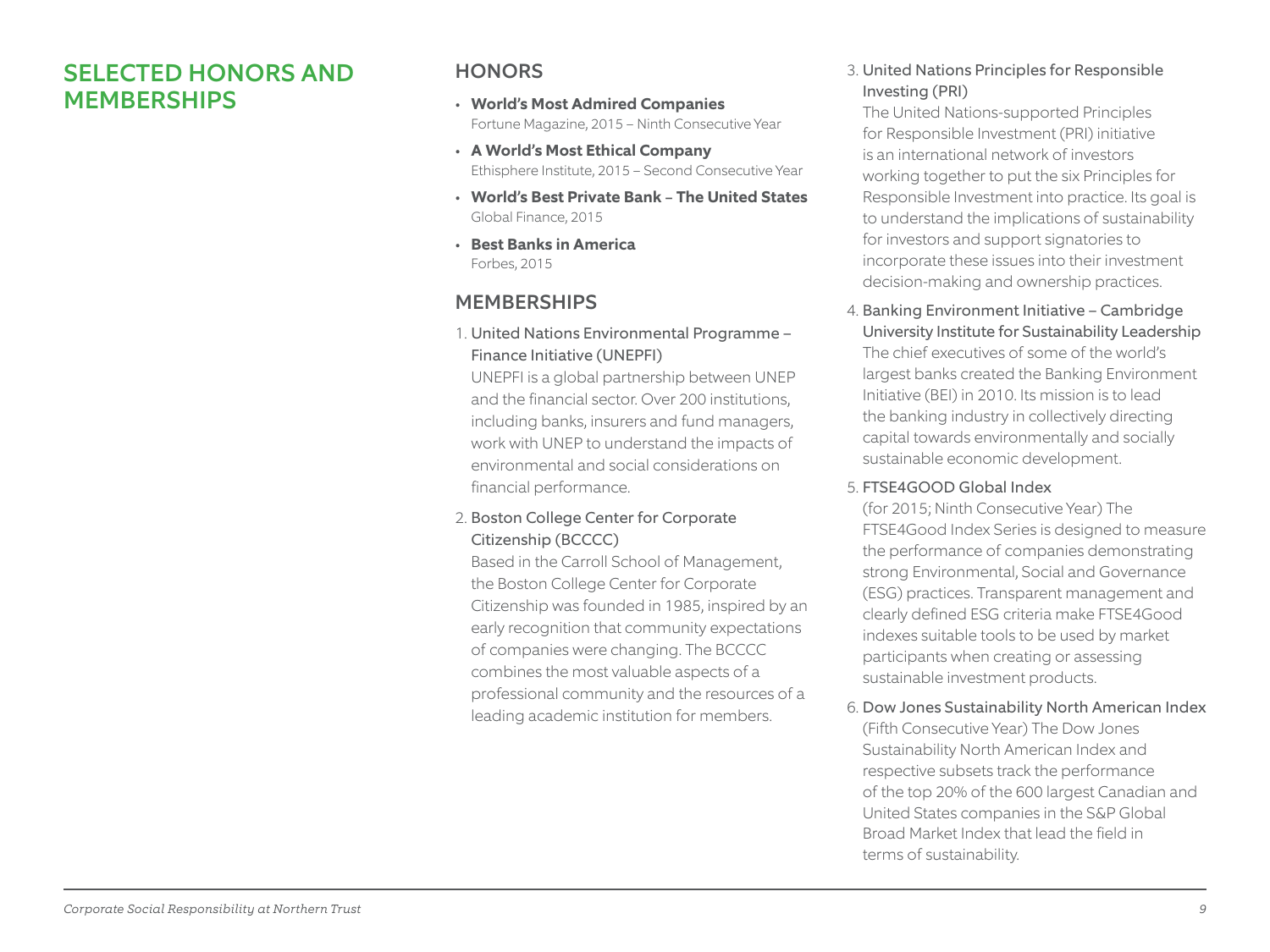SERVICE Community involvement is deeply rooted in the Northern Trust culture and affects the way we do business globally. Since our founding in 1889, Northern Trust has actively advanced a culture of caring and a commitment to invest responsibly in the communities we serve worldwide. This philosophy continues today through progressive community investments; contributions to service and community organizations; partner volunteerism; gifts in-kind, such as donations of meeting space, catering, supplies and knowledge services; and directorship guidance to charitable and civic boards.

# COMMUNITY IMPACT STRATEGY

Our approach to supporting the community takes into account our overall impact on our clients, shareholders and partners, as well as the communities we serve. We execute each activity with these priorities in mind. Our scope of community involvement provides sustainable company benefits:

**Corporate alignment** – In October 2012, the Board of Governors of the Federal Reserve System, the federal regulator responsible for monitoring the Community Reinvestment Act (CRA), approved the designation of The Northern Trust Company as a "wholesale bank." The wholesale designation also allows us to concentrate efforts and resources on direct investments that have a sustainable community impact.

**Brand awareness** – Our brand strength relies on community sponsorships and alignment with highly respected nonprofit institutions. Our charitable grants, event sponsorships, charitable and civic board representation and partner volunteerism are integral to our marketing strategy and serve to help raise brand awareness and brand equity in our target markets around the world.

**Business development - We work directly** with each of our business units to identify community investment opportunities related to key marketing and client relationship efforts. Given the philanthropic interests of our client base, community involvement has proven to be an effective business development tool through which we can access key clients, prospects and influencers.

#### **Talent acquisition and development** –

Community engagement opportunities, paid time off for volunteerism and matching gift programs provide a competitive advantage in partner recruiting and satisfaction. Partner volunteerism is consistently a priority for college graduates considering future employers. Nonprofit and civic board involvement is integral to talent management as it provides partners with leadership, skills development and networking opportunities beyond the scope of their responsibilities.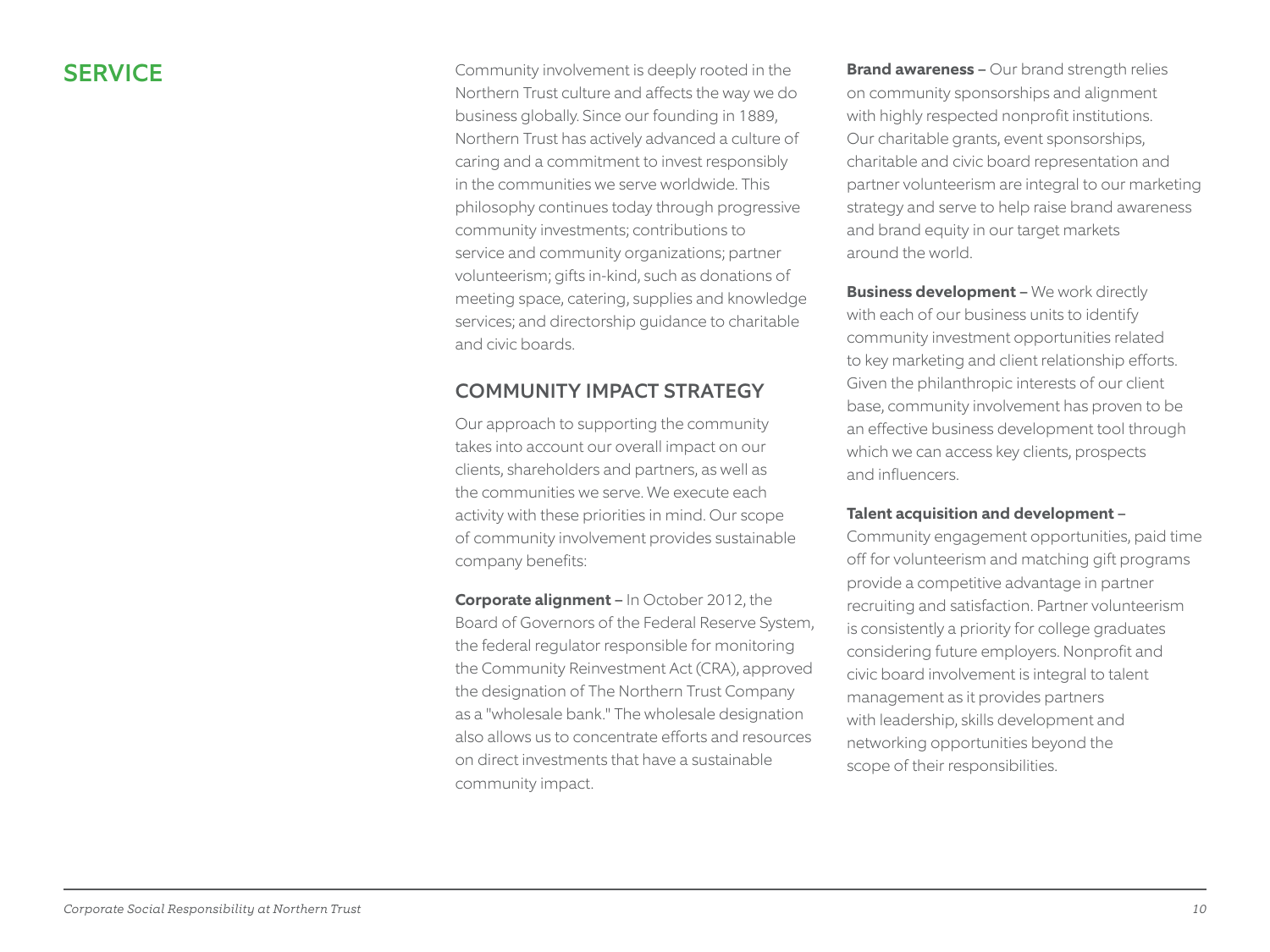Our global corporate philanthropy program awarded more than \$18 million to local and international civic and charitable organizations in 2015.

# PARTNER CONTRIBUTIONS

Northern Trust Community Partners is a global program that helps partners identify, engage and develop relationships with local charities. These relationships include both financial and volunteer support. We offer two full days of paid time off for partners to spend volunteering with an approved nonprofit, and as was reported in our 2015 Volunteer Survey, partners also generously gave nearly 150,000 hours of their personal time to charity.

# COMMUNITY INVESTMENTS

Northern Trust carries an "Outstanding" CRA rating. New CRA investments totaling \$200.6 million were originated in 2015. Our board of directors receives an annual CRA and fair lending report and has approved our policy related to community reinvestment. As of December 31, 2015, the community investments portfolio totaled \$669.2 million, consisting of the following:

\$ 53.5 million



million

\$

#### **Education and Social Services** – \$53.5 million outstanding.

Objective: Provide long-term capital and equity for the development of community and education facilities such as charter schools, health clinics and day care centers by nonprofit partners.

#### **Affordable Housing** – \$548.2 million outstanding.

Objective: Support the creation and retention of affordable rental housing and affordable homeownership in partnership with nonprofit lenders and developers.

#### **Job Creation** – \$47.4 million in asset value.

Objective: Support nonprofit micro loan origination programs and the expansion of businesses and job creation through private equity funds.



**Wealth Accumulation** – \$20.1 million in asset value.

Objective: Equity investments and certificates of deposits in community development banks provide capital to develop products and services to meet the needs of the unbanked, underbanked and underserved members of our communities.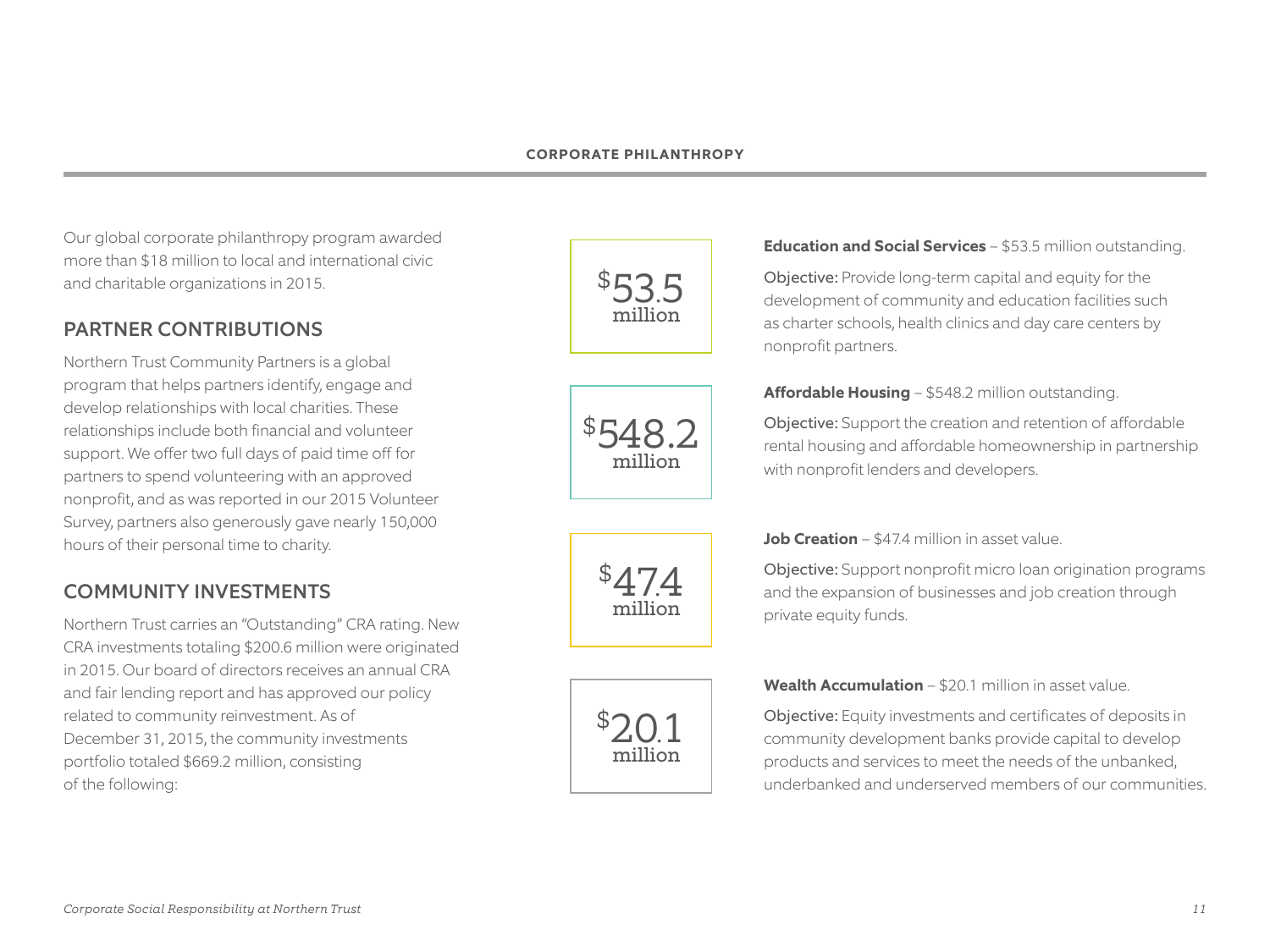*Since our founding in 1889, Northern Trust has advanced a culture of caring and a commitment to invest responsibly in the communities we serve worldwide. This philosophy continues today through progressive community investments; contributions to service and community organizations; partner volunteerism; gifts in-kind, such as donations of meeting space, catering, supplies and knowledge services; and directorship guidance to charitable and civic boards.*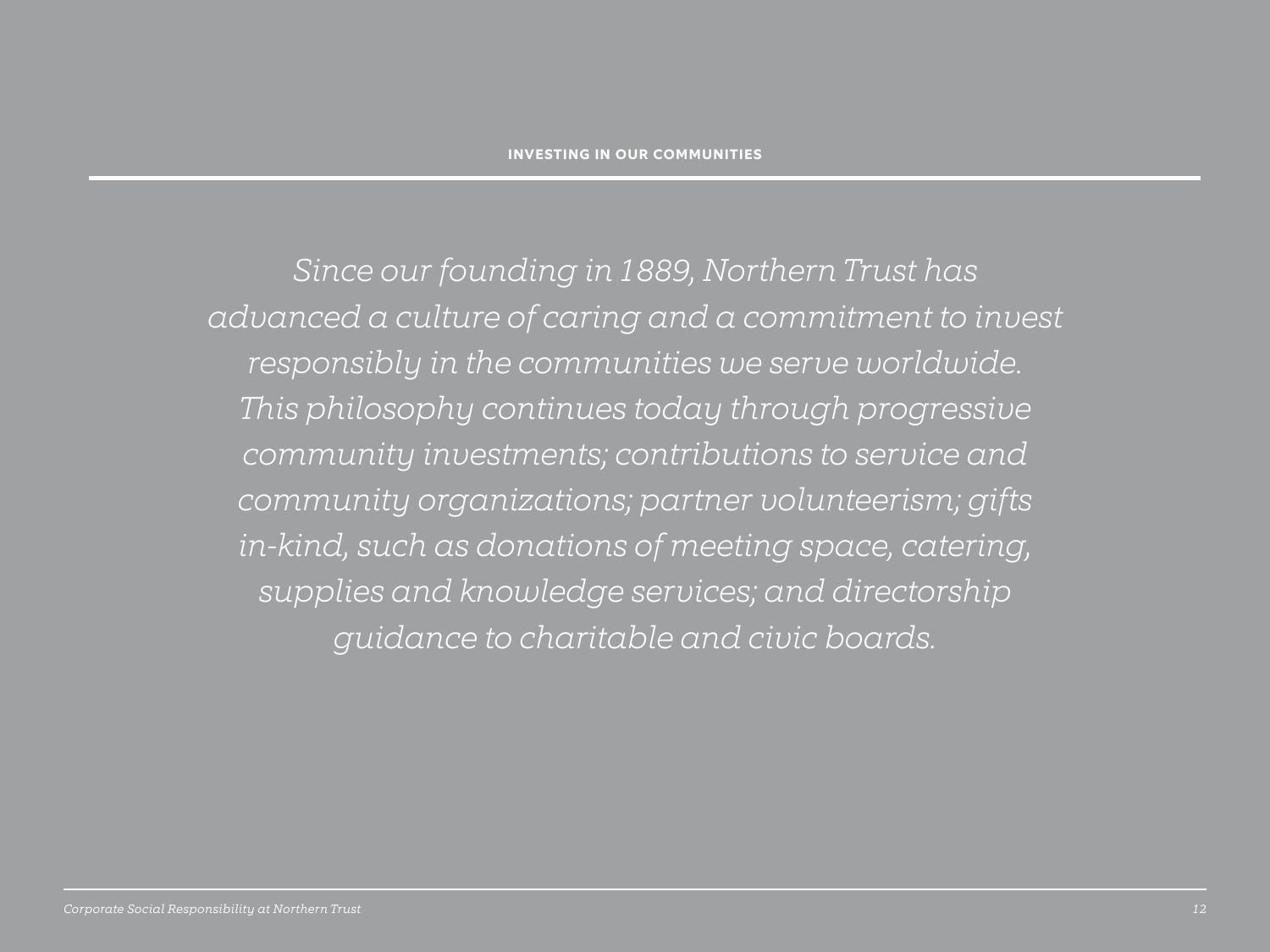# EXPERTISE

# ESG PRACTICE

Northern Trust Asset Management has continued to develop its commitment to investing focused on ESG criteria. We have managed responsible and socially screened portfolios for more than 25 years and continue to offer our clients a diverse array of strategies for responsible investing.

At the end of 2015, Northern Trust Asset Management managed \$60 billion of assets globally that incorporate ESG criteria. Over the course of the year, we increased the number of client mandates by 13%, making our ESG capabilities one of the highest-growth product areas in the organization. Given the expansive global growth of ESG-focused investing, we continue to support and dedicate resources to this important space.

In May 2015, Northern Trust's global head of ESG investing was selected to join the Listed Equity Steering Committee and chair the United Nationssupported PRI sub-committee. Additionally, one of our senior portfolio managers was asked to join the United Nations PRI Fixed Income Outreach Committee. In the autumn, we hosted our inaugural internal Global ESG Summit to discuss ESG opportunities and identify new ideas and approaches. We also established an internal ESG Council comprised of high-profile partners from across Northern Trust. This group of leaders will push forth our multi-asset-class capabilities and deliver strategies and solutions to meet our clients' unique investment and ESG objectives.

Additionally, we participated in the Sustainable Innovation Forum in Paris that took place alongside the seminal COP21 climate change discussions .

We continue to promote shareholder advocacy as a means to add long-term value to our clients by enhancing our proxy voting policy and adding engagement on three of our European equity index funds. We appointed Hermes Equity Ownership Services to act as agent for each of these funds to carry out public policy, best practice and corporate governance actions. Our Northern Trust Responsible Ownership Policy highlights Northern Trust's commitment to being an active owner on behalf of the shareholders of the Northern Trust Emerging Markets Custom ESG Equity Index Fund, the Northern Trust World Custom ESG Equity Index Fund and the Northern Trust Europe Custom ESG Equity Index Fund. Our approach to active investing aims to help portfolio companies produce sustainable value and reflect our belief that companies' long-term financial returns are connected to their strategic, ESG performance. We also revised our proxy guidelines to add animal cruelty to our other areas of focus, including workplace discrimination, energy efficiency and environmental impact; and produced our GRI-compliant CSR Report, which is a voluntary self-assessment of Responsible Investing activity.

We are excited to grow our global team further and build on the great momentum we saw in 2015. We pride ourselves on client dedication, and our commitment to the ESG business is an extension of this dedication.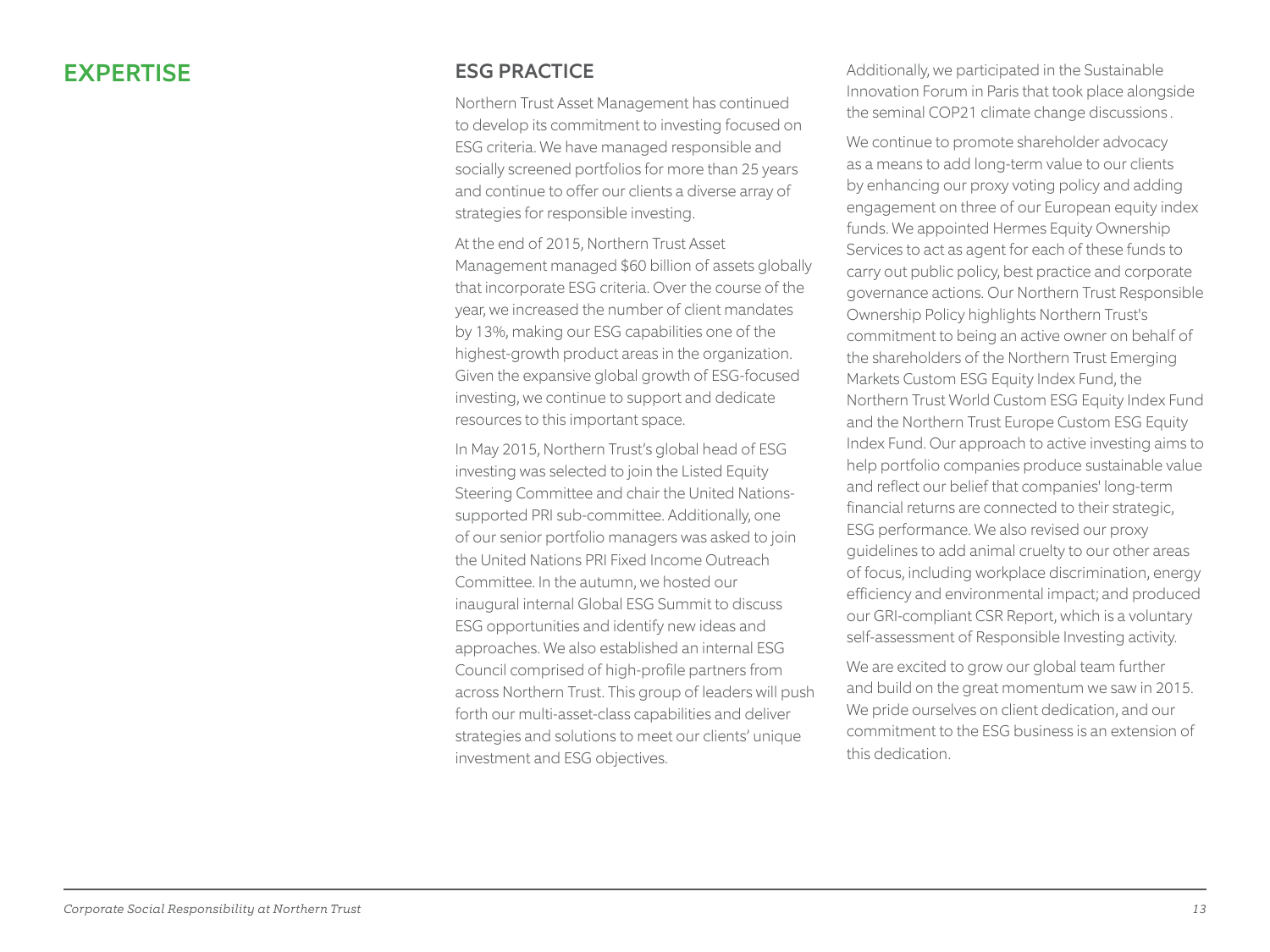### INTEGRITY CORPORATE SOCIAL RESPONSIBILITY COMMITTEE

Northern Trust's Corporate Social Responsibility Committee was established on November 17, 2015. The purpose of the Corporate Social Responsibility Committee is to assist the board of directors in discharging its oversight duties with respect to corporate citizenship and social responsibility matters of significance to the Corporation and its subsidiaries.

# CORPORATE SOCIAL RESPONSIBILITY GOVERNANCE

Connie L. Lindsey, executive vice president and head of our Corporate Social Responsibility and Global Diversity & Inclusion departments, is responsible for the design and execution of a comprehensive CSR strategy. She reports directly to Frederick H. Waddell, our chairman and chief executive officer, and provides periodic updates to the Corporate Social Responsibility Committee.

Our board of directors' Business Risk Committee oversees business risk strategy, including financial and operational risks associated with climate change and other environmental risk factors. The Operational Risk Committee, a group of senior officers, manages operational risks pertaining to severe weather events, disasters and the potential impacts of these events on our physical infrastructure.

### EXECUTIVE CORPORATE SOCIAL RESPONSIBILITY COUNCIL

The Executive Corporate Social Responsibility Council enables the implementation of Northern Trust's CSR strategy. Members are responsible for the setting and tracking of goals related to CSR material aspects including sustainability initiatives.

# **ETHICS**

All our global partners are expected to adhere to and uphold our core values, exercise the highest ethical judgment and comply with laws that apply to their duties. Partners also must follow all laws and regulations and avoid any situation that may trigger a conflict of interest. We expect partners to respect any confidential information; breaches of that confidentiality may bring disciplinary action. Here is what we require of our partners:

- All partners are required to certify their compliance with the Code of Business Conduct and Ethics. Our 2015 certification process resulted in 100% completion by all partners.
- Annual anti-corruption training is required for client-facing personnel as well as global marketing, finance, audit, legal and compliance professionals.
- All partners are required to take training courses that include "Global Anti-Money Laundering and Sanctions," "Information Security at Northern Trust" and "Northern Trust's Standards of Conduct Policy."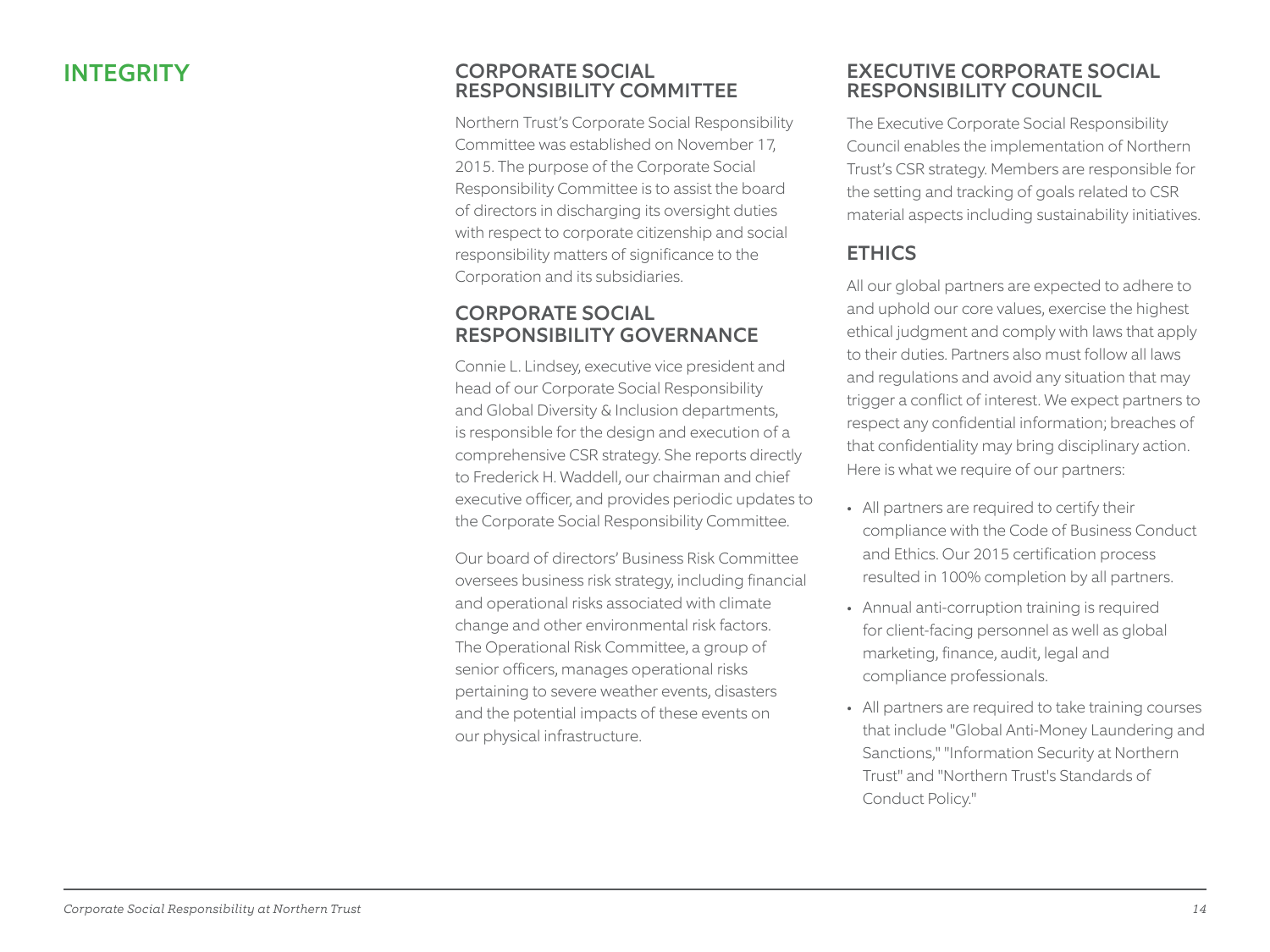# STAKEHOLDER ENGAGEMENT

Throughout the year, we actively engage in dialogue with our stakeholders – clients, partners, shareholders, communities, regulators, suppliers and peers. These stakeholder groups are determined based on our business strategy of serving corporations, institutions and affluent individuals worldwide. Each stakeholder group affects our reputation, policies and best practices.

We believe it is imperative to regularly consult with these groups through periodic in-person meetings, electronic communication, conferences and other platforms. Through these collaborations, we hear suggestions and concerns related to our business practices.

# GLOBAL PROCUREMENT

Northern Trust expects vendors to employ high standards of recycling and waste management governance and conduct business in an ethical, legal and socially responsible manner. We specify these terms and conditions in our procurement policy and review it during vendor evaluations. Northern Trust's global procurement department is led by a senior-level manager, the global head of procurement, who drives the strategy and sets policies worldwide.

Northern Trust is committed to integrating ethical, social and environmental factors into our global procurement policy. Each vendor signs a vendor code of conduct and provides a clear view into its CSR policies. We check our vendors against the U.S. Office of Foreign Asset Control to ensure we comply with any economic and trade sanctions.

#### Other aspects of our global procurement program include:

- As part of Northern Trust's due diligence process, each vendor providing goods and/ or services outside of the United States to Northern Trust completes an anti-bribery vendor questionnaire. Risk assessment accuracy and truthfulness are reviewed by our global procurement and global compliance departments to determine whether business may continue with the company.
- At minimum, vendors are expected to obey the laws of the country of manufacture, sale or distribution. Our top 100 vendors comprise more than 74% of our total U.S. spending.

#### The goals of Northern Trust's vendor management program are to:

- Provide and implement the framework to monitor and manage vendors
- Determine the activities necessary to manage the vendor relationship
- Ensure consistency and compliance with regulatory guidance
- Establish a continuous improvement philosophy for the vendor relationship
- Ensure compliance with contractual terms and conditions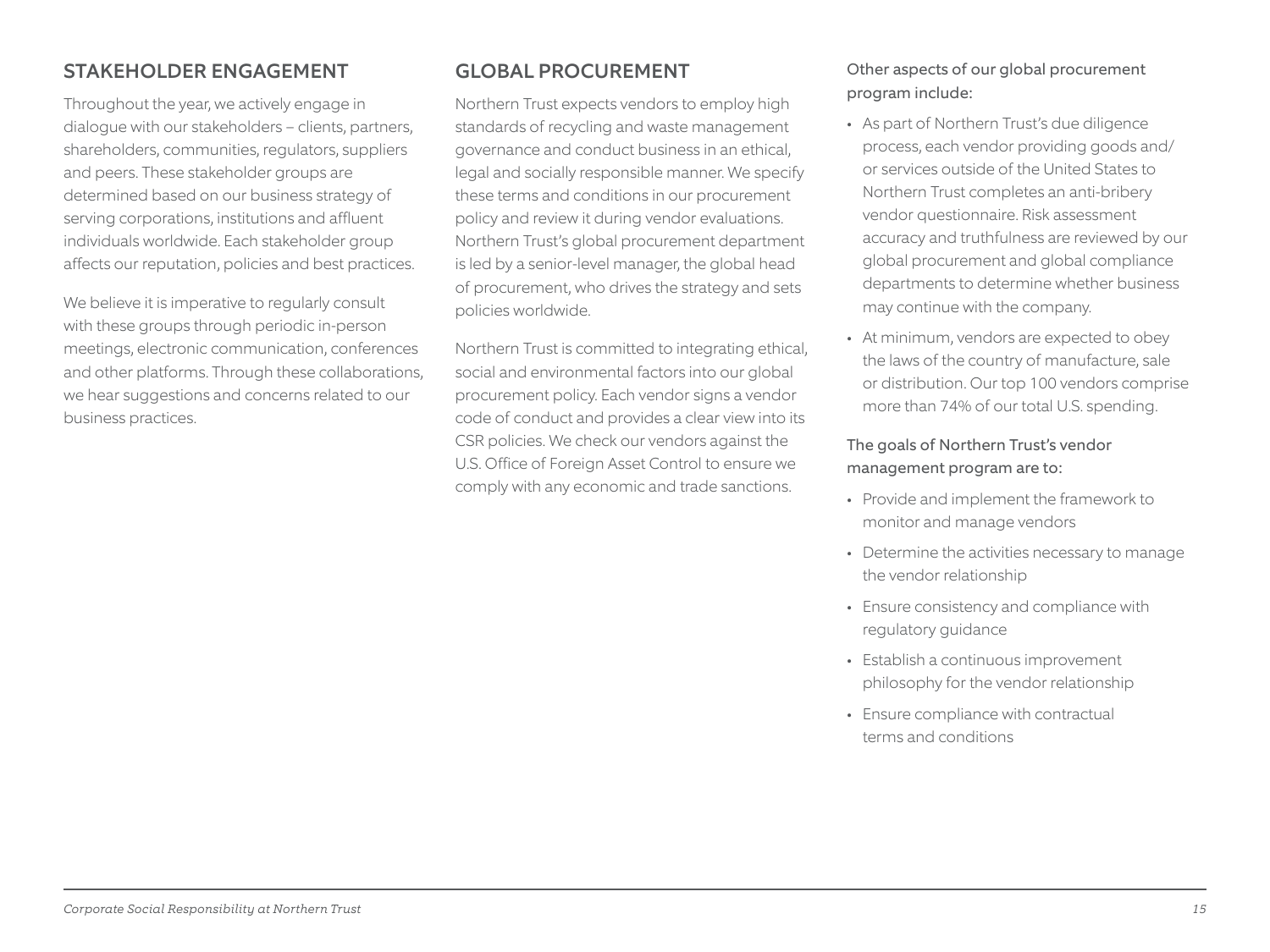#### The vendor management process includes:

- Using vendor segmentation
- Applying a governance model appropriate for the vendor's designated segment
- Administering jointly developed key performance indicators
- Developing and implementing a vendor management plan
- Assigning vendor managers with the responsibility for specific activities the segmentation requires
- Monitoring and reporting on the status of open vendor issues
- Establishing performance improvement goals for ongoing vendor relationships as needed
- Conducting regular vendor business review meetings

Our procurement policy promotes a fair and objective bidding process by neither requiring the use of local suppliers nor measuring our spending with local or regional suppliers.

# SUPPLIER DIVERSITY

Supplier diversity is an essential component of developing a world-class global procurement organization and is led by a senior-level manager, the director of supplier diversity. Northern Trust considers supplier diversity a corporate strategy supported by senior management and executed via our procurement professionals. How and with whom we do business daily reflects our commitment to developing and supporting diverse business owners. Diverse suppliers who work with us as partners contribute to our bottom line and foster increased competition and innovation as well as enhance our ability to provide clients with excellence in service.

We spent approximately 6% of our annual expenditure with minority- and women-owned companies and firms owned by individuals with disabilities. Northern Trust continues to bring diverse suppliers into our supply chain.

We collaborate with various organizations to focus on economic development, growth and learning, including the Chicago Minority Supplier Development Council, Women's Business Development Center, Chicago United, and Chicago Area Gay and Lesbian Chamber of Commerce, among others. Northern Trust is an active member of the Financial Services Roundtable of Supplier Diversity for the National Minority Supplier Development Council, a networking group of financial services companies.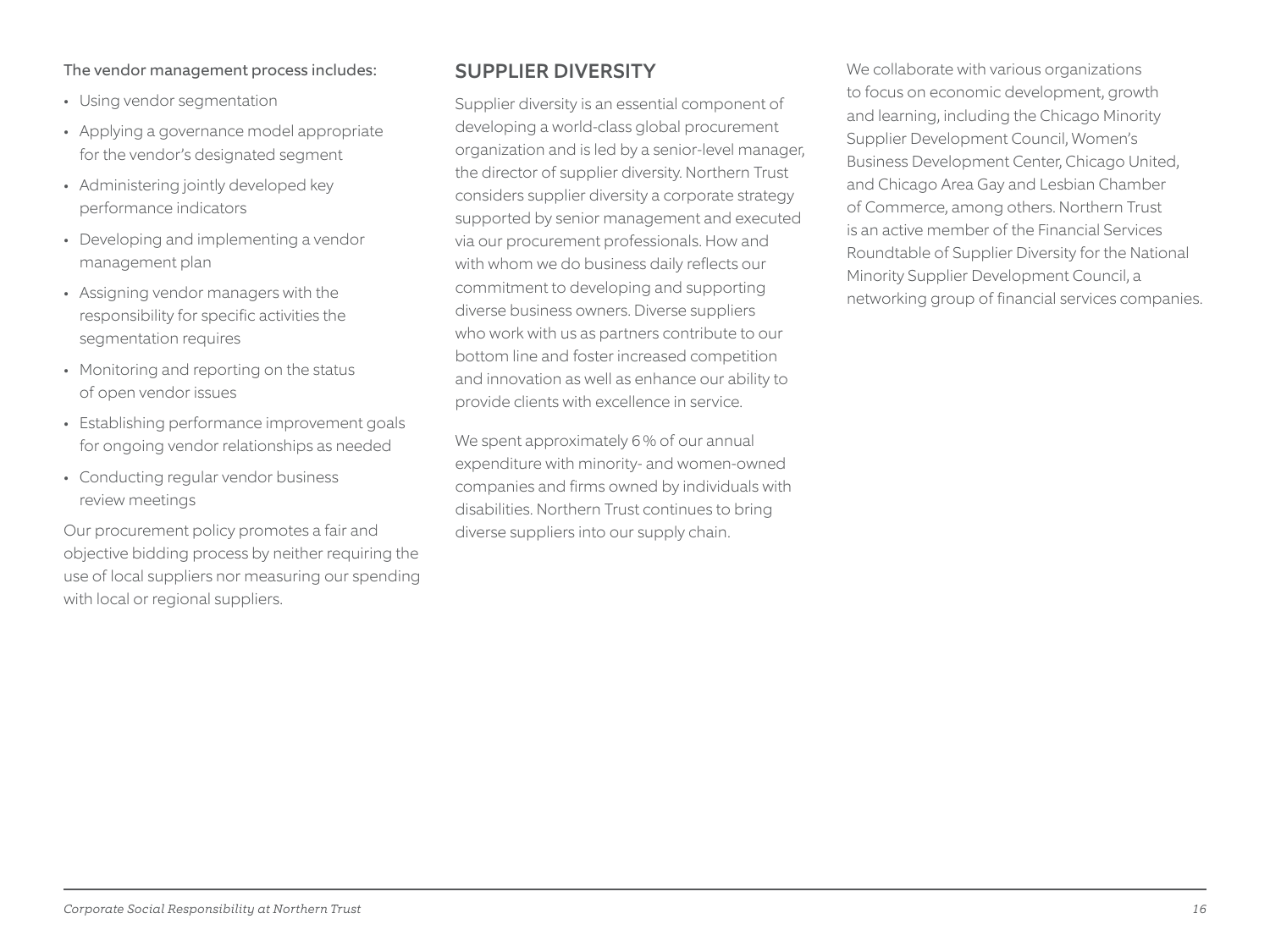# ENVIRONMENTAL SUSTAINABILITY

As a major global institution, Northern Trust recognizes the responsibility we have to contribute to the future health and well being of our planet. We commit to protecting and preserving the environment through the services we provide and to eliminating or mitigating any negative environmental impacts from our operations. We align our business with the fundamental principle of sustainability, which is to meet the needs of the present generation without compromising the ability of future generations to meet their own needs. To accomplish this, we integrate environmental considerations into our business-wide decision-making processes, continually improve our business practices and deliver tangible, positive results that impact the environment.

Northern Trust's ability to deliver best-in-class services for generations of clients to come depends on the health of our environment. We integrate awareness of our environmental footprint into all aspects of our business and make efforts to alleviate any negative impacts and risks.

#### ESG REGULATIONS AND GOVERNANCE

In each jurisdiction in which we operate, Northern Trust strives to comply with all environmentally focused regulations at the municipal, state and national levels. We have specific programs and procedures in place to assure close and consistent compliance with the laws. In addition, we adhere to the requirements of all voluntary

initiatives into which we enter and conduct our third-party relationships in a way that best aligns our long-term strategic goals with internationally accepted standards.

# INTERNAL DIVISIONS

Besides proper governing guidelines and structures, the participation of all Northern Trust divisions plays a key role in eliminating unsustainable practices from our day-to-day operations. Persistent partner engagement at different levels of the organization allows for selfaccountability and drives our culture forward in adopting the most viable and effective practices with regard to climate change and environmental risk reduction.

### CORPORATE SERVICES GROUP AND ENVIRONMENTAL POLICIES

Northern Trust's Corporate Services Group is charged with the management of our real estate portfolio, procurement and facilities services. It also enacts Northern Trust's objective to effectively reduce or eliminate negative environmental impacts from our supply chain. We communicate our environmental expectations of vendors by providing them with our Supplier Code of Conduct. Vendors' sustainable practices are factored into the selection process, and we regularly review suppliers' adherence to the Supplier Code of Conduct and pursue corrective measures when necessary as noted in our Global Procurement Policy.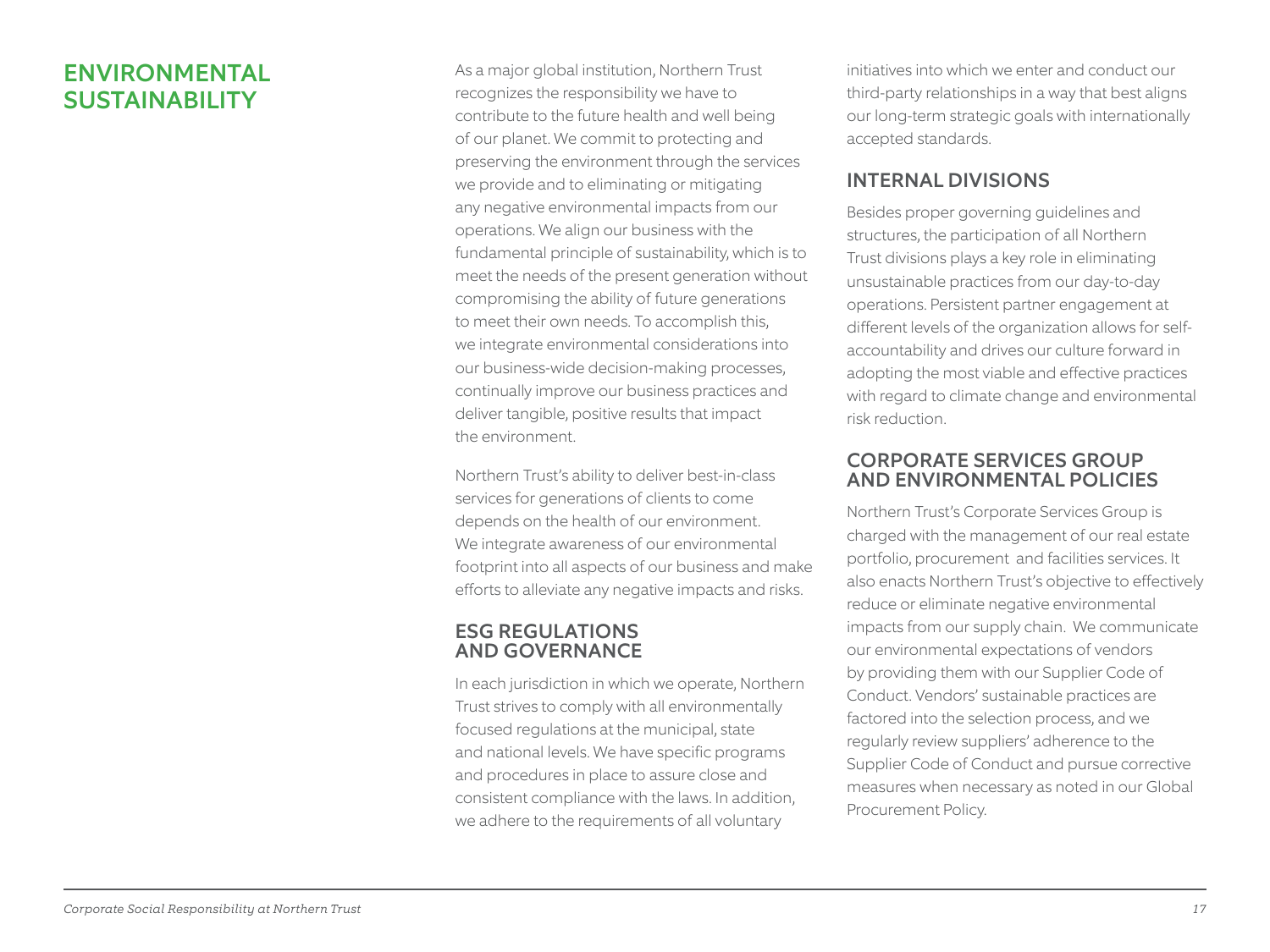Working closely with our building managers, Northern Trust follows the best environmentfriendly building strategies and practices outlined by The U.S. Green Building Council's (USGBC) Leadership in Energy and Environmental Design (LEED) program. Among our offices in the U.S., India and China, we have received two LEED platinum certifications, seven gold certifications, one silver certification and one general certification. In addition, we use reliable and sophisticated tracking programs to assist with monitoring and managing our environmental performance and to calculate our annual carbon footprint, which we disclose among stakeholder groups.

# ENTERPRISE ENABLEMENT

Our Enterprise Enablement department strives to ensure our infrastructure is used efficiently and contributes to our ongoing efforts in conservation and sustainability. Because powering data centers accounts for a considerable amount of our carbon footprint, we attempt to consolidate servers or downsize them through virtualization. We also optimize power and resource utilization by life-cycling older equipment into more energyefficient devices, increasing signage encouraging recycling, using teleconferencing to reduce business travel and defaulting to smart printing features in our corporation-wide system.

# PARTNERS THINK GREEN

Partners Think Green (PTG) is Northern Trust's global partner environmental engagement program aimed at increasing awareness of sustainability issues, promoting best subject matter practices and unifying environmentally focused business operations under the same umbrella. The PTG program enables tight collaboration between our building managers and PTG champions—partner volunteers—in delivering consistent environment-related messages, gauging partner feedback throughout policy implementation and advocating for increased commitment to conservation and protection of environmental resources.

In particular, PTG organizes Earth Day celebrations as well as other environment-related volunteer opportunities. PTG has been an indispensable activator of behavior change in Northern Trust's culture surrounding climate change and other environmental issues.

# NGOS AND ADVOCACY GROUPS

We believe partnering with non-governmental organizations (NGOs) and advocacy groups allows us to maintain transparency and hold ourselves accountable to our environmental sustainability practices. Northern Trust and our surrounding communities benefit when we publicly report our environmental footprint—such as our greenhouse gas emissions, energy use and risks and opportunities associated with climate change under the supervision and guidelines of reputable third-party organizations.

Further, by joining communities of investors who hold the health of our planet in high regard alongside the success of their business establishments, Northern Trust strives to affect positive change in the conception of corporate responsibility as it is directed toward our environment.

A few of the NGOs we collaborate with include the United States Green Building Council (USGBC), the Carbon Disclosure Project and Institutional Investors Group on Climate Change (IIGCC).

# LOCAL COMMUNITIES

Northern Trust functions as a global citizen whose contribution to building a healthy, sustainable environment involves deep regard for the surrounding communities. Our footprint affects the larger ecology and can make tangible differences in the lives of community members, which is why we are meticulous in forecasting and reducing any environmental risks or harms induced by our business operations.

We also believe in the power of community-based actions in affecting positive change for the good of our planet and future generations. Northern Trust commits its resources in ways not limited to capital support and partner volunteerism to assist with local initiatives and organizations focused on environmental awareness and protection. We are a longstanding sponsor of the Chicago Botanic Garden as well as other land trust organizations and local youth programs aiming to increase appreciation of biodiversity and to motivate sustainable actions in everyday life.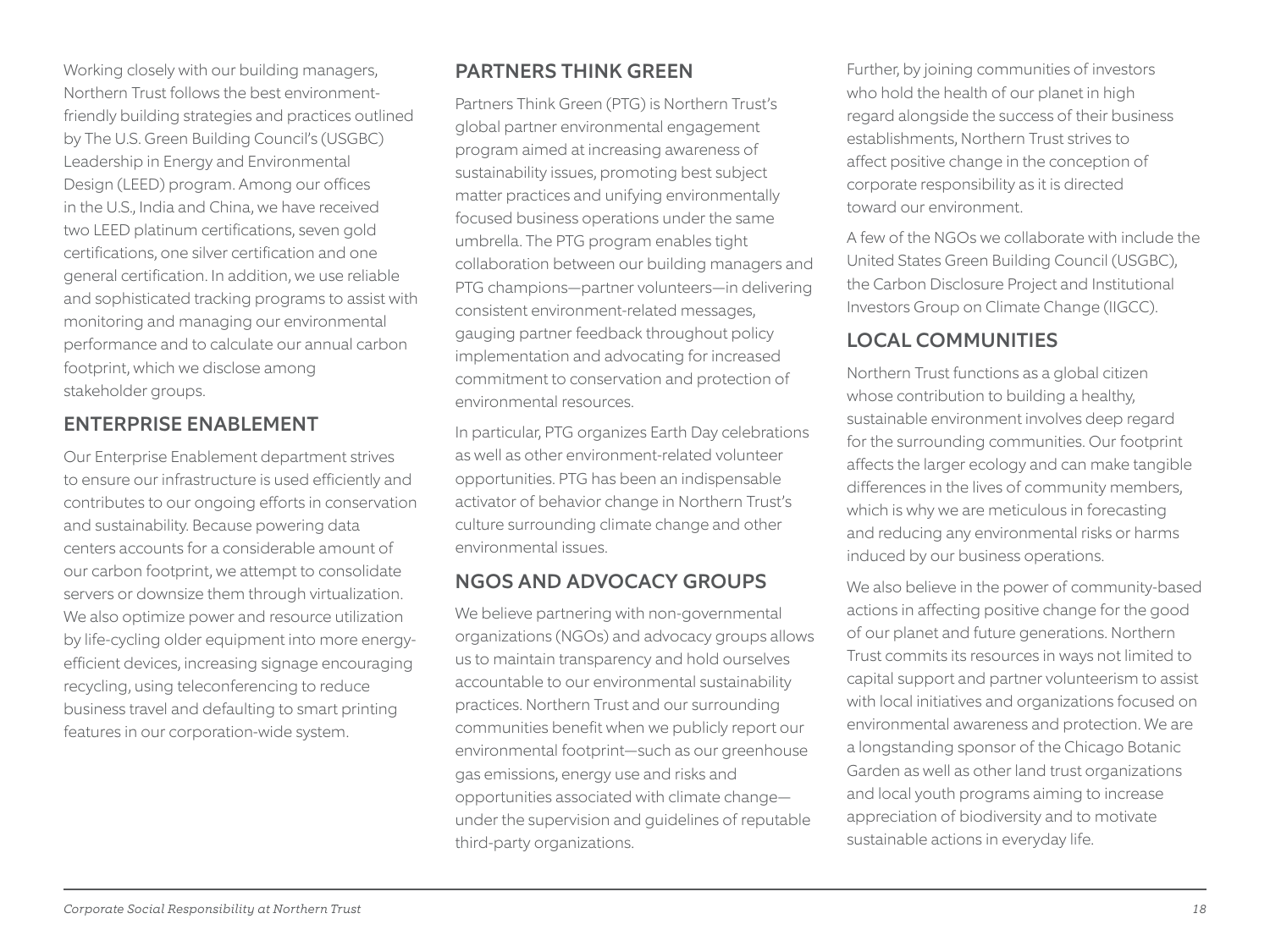#### CULTURE HUMAN RIGHTS AND WORKFORCE **PRINCIPLES**

Northern Trust's human rights and workforce principles apply to all our global operations and clearly state our support for the protection of minority groups' rights, women's rights and workers' rights. Our principles expressly reference our conformance with the International Labour Organization's standards, the Organisation for Economic Co-operation and Development Guidelines for Multinational Enterprises and other public policies. Partners worldwide also may exercise freedom of association with regard to collective bargaining and trade agreements as permitted by applicable regional laws.

We apply these standards to our suppliers and vendors as well as our partners, who receive training on anti-discrimination, diversity and inclusion and preventing sexual harassment. We also provide training specifically on cultural change, which is especially helpful for expatriates and partners on short-term assignments abroad and global relocation.

A number of senior-level company officers are responsible for overseeing the execution of our human rights and workforce standards. These standards commit us to providing fair and equal wages to partners regardless of gender, as well as competitive compensation and benefits to our workforce.

#### TALENT RECRUITMENT AND RETENTION

Northern Trust's partners are critical to our success, and we take our search for and retention of top talent very seriously. Our talent identification, sourcing and recruiting strategies are targeted to specific locations using a variety of channels including job boards, colleges, networks, associations and online social networks. Hiring decisions are based on a variety of factors, including educational background, relevant experience, past accomplishments, professional licensing and strong evidence of integrity and ethical behavior.

Recruiting plays a vital role in creating and maintaining a diverse workforce. We continually aim to foster diversity at all levels of our organization, and this diversity ultimately contributes to our ability to deliver unrivaled client satisfaction and quality. If operational changes lead to job elimination, we meet or exceed the notification requirements of applicable laws and make every effort to help partners find alternative positions within the company.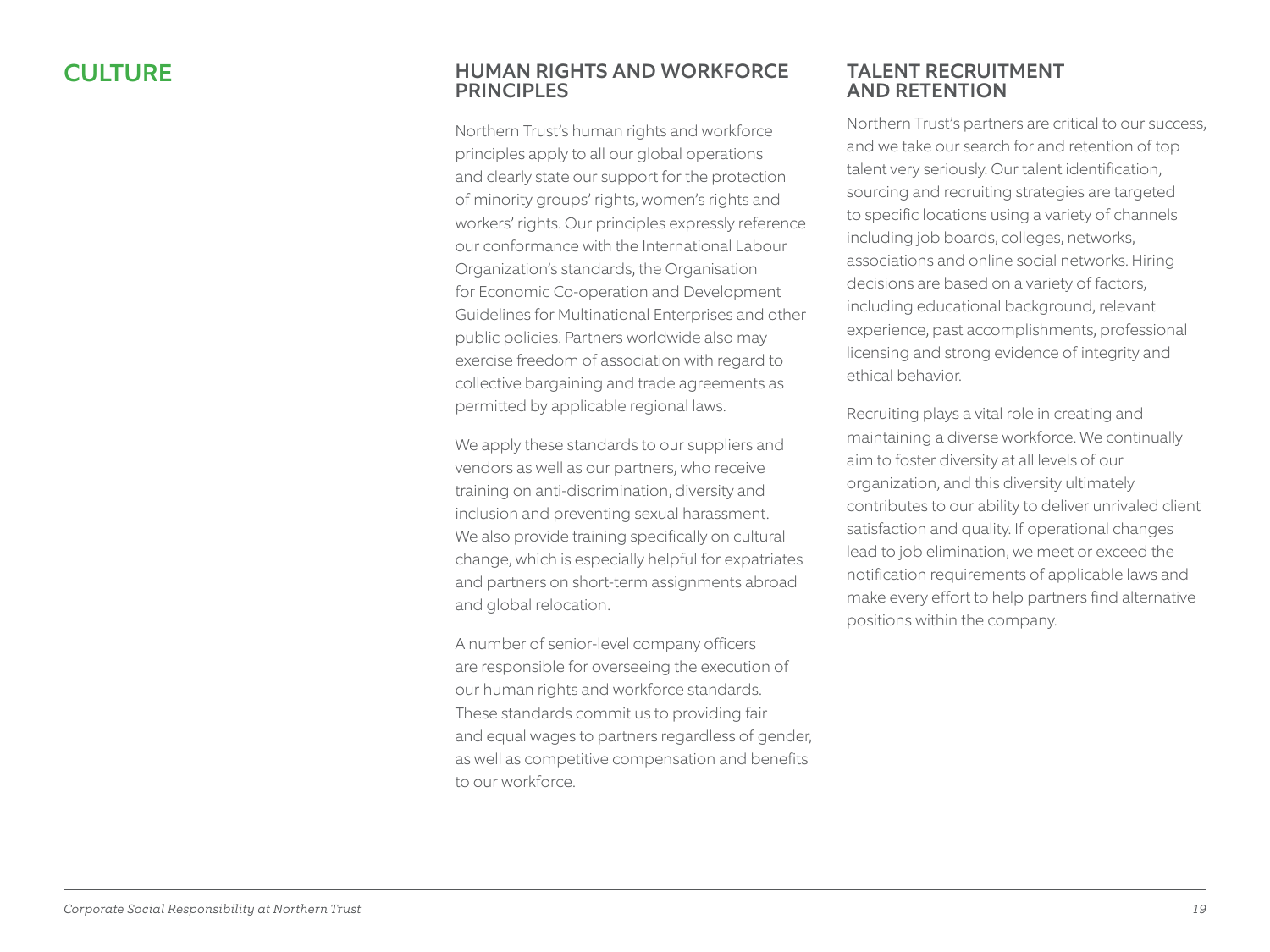#### **CULTURE**

# Composition of Global Workforce

Northern Trust Global Workforce by Region

(as of December 31, 2015)

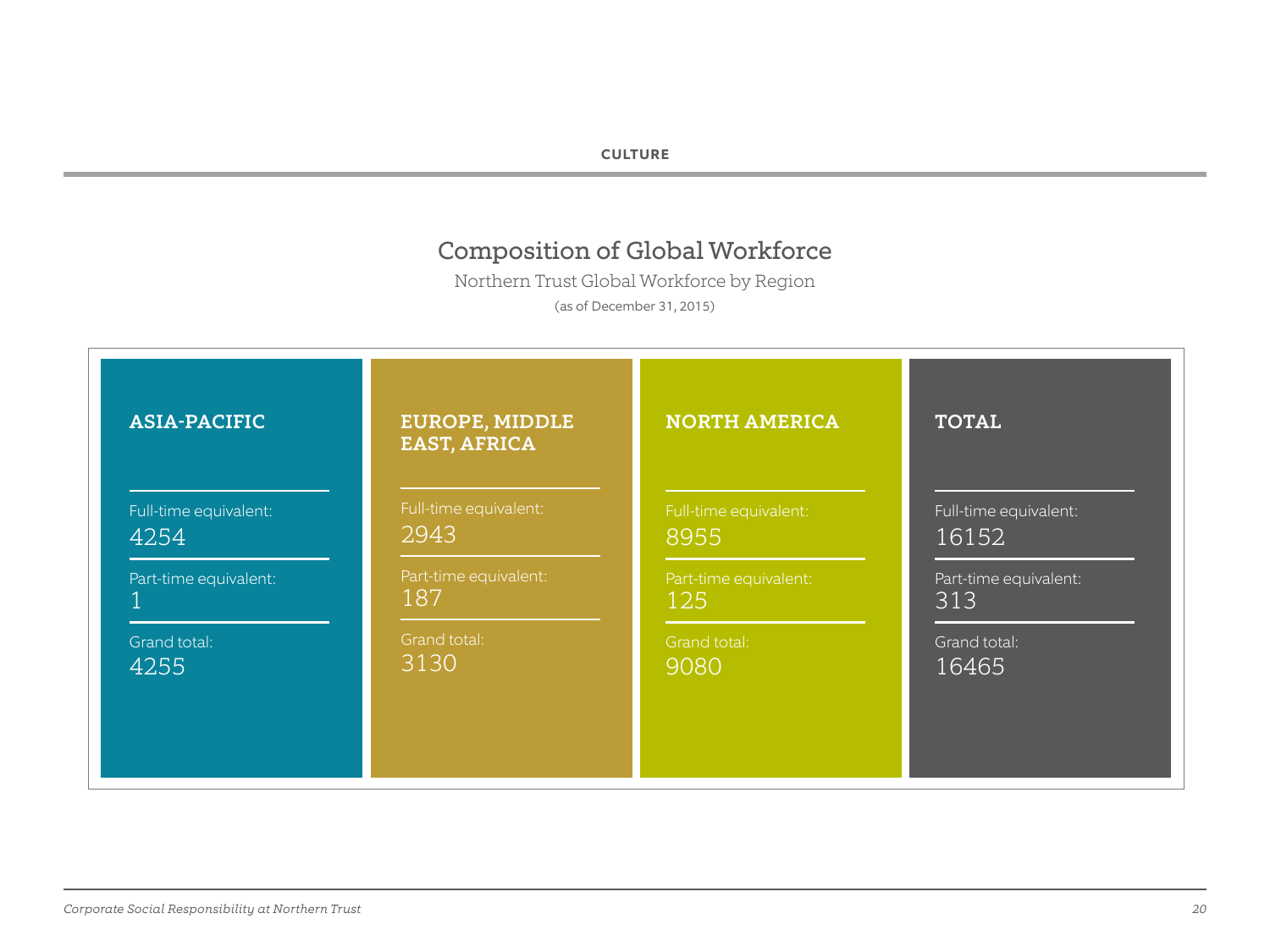

Northern Trust's guiding principles embrace inclusion and diversity of culture, thought, experience and other attributes of individuals' backgrounds, and we hold the highest regard for the dignity of, and respect for, all partners in our workplace. We support the principles set forth by the United Nations' Universal Declaration of Human Rights and strive to treat all individuals equally. To apply these principles, we enforce a workforce policy that does not tolerate discrimination based on race, ethnicity, gender, gender identity, sexual orientation, physical or mental disability, religious choice and many other personal characteristics. All new hires must complete diversity and inclusion training. In 2015, 100% of partners completed this training.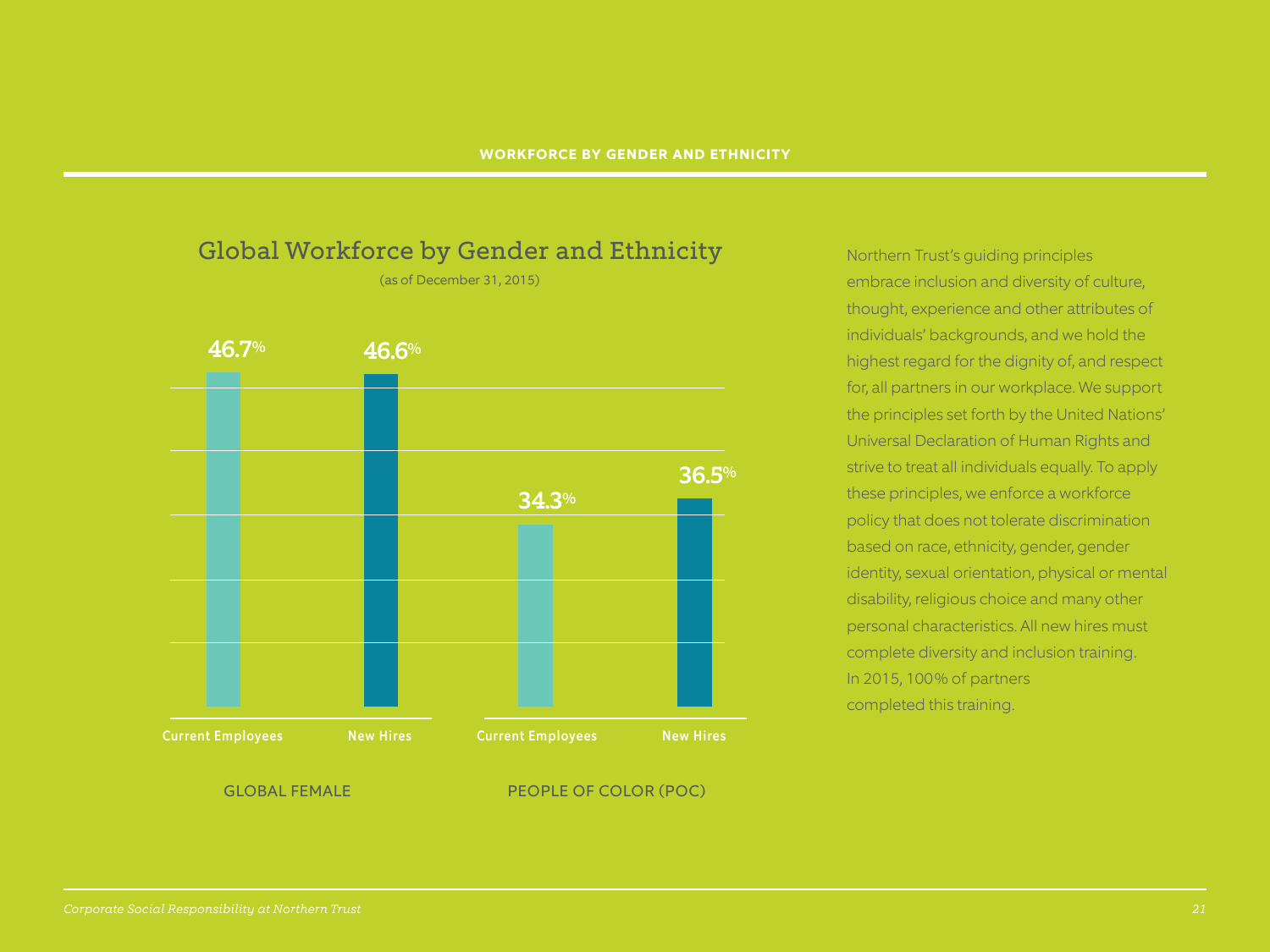#### **DIVERSITY STRATEGY AND GOVERNANCE**



The diversity and inclusion function is led by the executive vice president and head of Corporate Social Responsibility and Global Diversity and Inclusion, who directly reports to Northern Trust's chairman and chief executive officer. Two chief diversity and inclusion officers, one in the Americas and one in Europe Middle-East Africa (EMEA)/ Asia Pacific (APAC), are appointed to lead our global diversity and inclusion strategy and programs. Our management group's engaged leadership drives our diversity and inclusion strategy, creating an environment of awareness, action and accountability.

An annual diversity and inclusion update is presented to the Corporate Social Responsibility Committee of the board of directors.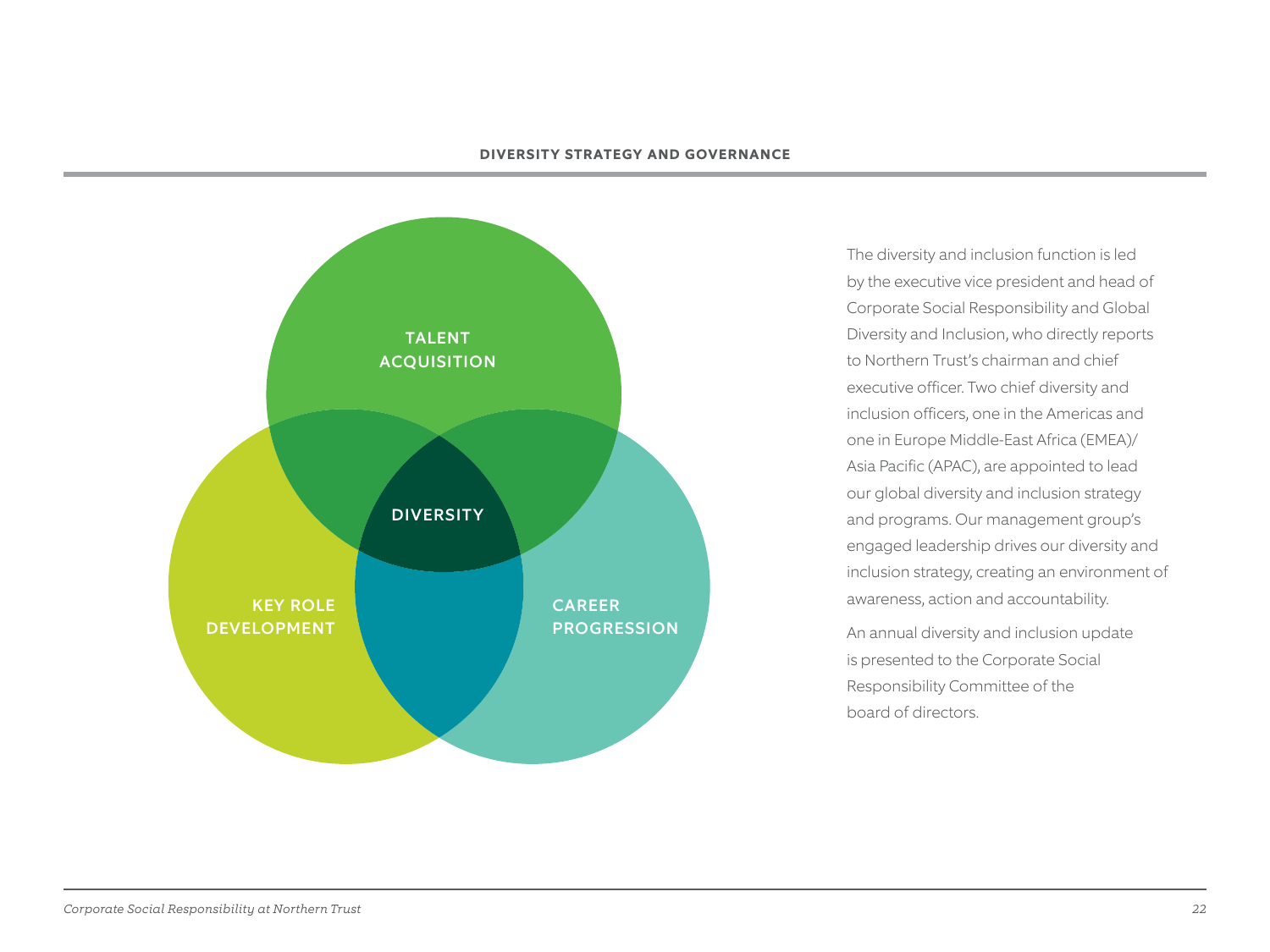# BUSINESS RESOURCE COUNCILS

We believe in fostering an inclusive environment where our partners' unique mix of attributes and diversity of perspectives can serve as catalysts for innovation. To help ensure our commitments to diversity, inclusion and innovation are embedded in the fabric of our company, Northern Trust sponsors 10 business resource councils. These councils are partner-initiated, governed and led and are open to all Northern Trust partners around the globe who share an affinity for the strategic mission of the group.

Northern Trust's business resource councils help foster a culture of inclusion by helping partners support one another in their personal and professional growth, providing networking and mentoring opportunities, supplying assistance on branding strategy and business development across communities and demographic groups and serving as liaisons to prospective and existing clients. Additionally, the business resource councils play a vital role in the recruitment, retention and development of a globally diverse workforce and advocate on behalf of their constituencies, further enabling Northern Trust to be an employer of choice.